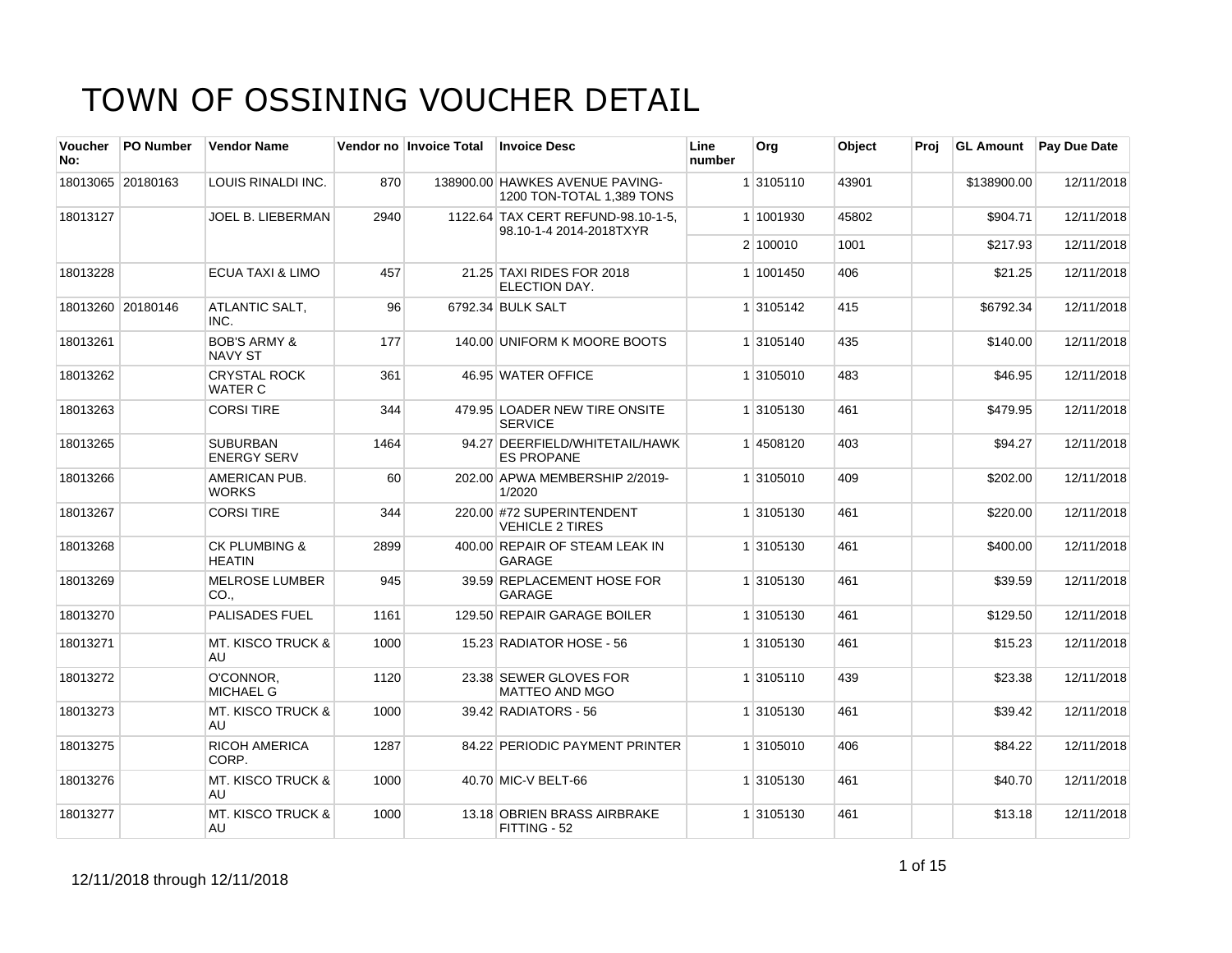| Voucher<br>No:    | <b>PO Number</b> | <b>Vendor Name</b>                    |      | Vendor no Invoice Total | <b>Invoice Desc</b>                                    | Line<br>number | Org       | Object | Proj | <b>GL Amount</b> | <b>Pay Due Date</b> |
|-------------------|------------------|---------------------------------------|------|-------------------------|--------------------------------------------------------|----------------|-----------|--------|------|------------------|---------------------|
| 18013278          |                  | <b>MT. KISCO TRUCK &amp;</b><br>AU    | 1000 |                         | 179.00 WIPER TRANSMISSION - 68                         |                | 1 3105130 | 461    |      | \$179.00         | 12/11/2018          |
| 18013279          |                  | <b>MT. KISCO TRUCK &amp;</b><br>AU.   | 1000 |                         | 291.00 REMANU. STARTER - 66                            |                | 1 3105130 | 461    |      | \$291.00         | 12/11/2018          |
| 18013280          |                  | <b>MT. KISCO TRUCK &amp;</b><br>AU    | 1000 |                         | 205.73 BRAKE PAD SET, ROTOR, -72                       |                | 1 3105130 | 461    |      | \$205.73         | 12/11/2018          |
| 18013281          |                  | <b>MT. KISCO TRUCK &amp;</b><br>AU    | 1000 |                         | 62.72 FILTERS, OIL - STOCK                             |                | 1 3105130 | 461    |      | \$62.72          | 12/11/2018          |
| 18013284          |                  | <b>MOMAR</b><br><b>INCORPORATED</b>   | 1785 |                         | 494.26 GARAGE CLEANER                                  |                | 1 3105130 | 461    |      | \$494.26         | 12/11/2018          |
| 18013285          |                  | <b>ARKEL MOTORS</b><br>INC.           | 79   |                         | 787.18 TRUCK #54 OIL PAN KIT                           |                | 1 3105130 | 461    |      | \$787.18         | 12/11/2018          |
| 18013286          |                  | <b>ARKEL MOTORS</b><br>INC.           | 79   |                         | -250.00 CREDIT OF CORE RETURN                          |                | 1 3105130 | 461    |      | $-$ \$250.00     | 12/11/2018          |
| 18013287          |                  | <b>UNIFIRST</b><br><b>CORPORATION</b> | 1556 |                         | 60.70 GARAGE RAGS 11/29/18                             |                | 1 3105132 | 432    |      | \$60.70          | 12/11/2018          |
| 18013289          |                  | <b>UNIFIRST</b><br><b>CORPORATION</b> | 1556 |                         | 60.70 GARAGE RAGS 11/22/18                             |                | 1 3105132 | 432    |      | \$60.70          | 12/11/2018          |
| 18013290          |                  | <b>UNIFIRST</b><br>CORPORATION        | 1556 |                         | 60.70 GARAGE RAGS                                      |                | 1 3105132 | 432    |      | \$60.70          | 12/11/2018          |
| 18013569          |                  | OPTIMUM -<br><b>CABLEVISIO</b>        | 1129 |                         | 29.95 DALE CEMETERY PHONE &<br>INTERNET, 11/16 - 12/15 |                | 1 3208810 | 402    |      | \$29.95          | 12/11/2018          |
| 18013577 20180107 |                  | <b>FOREVER</b>                        | 1832 |                         | 6600.00 TREE WORK AT DALE<br><b>CEMETERY</b>           |                | 1 3208810 | 460    |      | \$6600.00        | 12/11/2018          |
| 18013580          |                  | <b>ANTHONY L.</b><br><b>FIORITO I</b> | 69   |                         | 104.00 STONE DUST FOR<br><b>MONUMENT REPAIRS</b>       |                | 1 3208810 | 413    |      | \$104.00         | 12/11/2018          |
| 18013583          |                  | UNION FG, INC.                        | 1735 |                         | 830.00 SUPPLIES FOR MONUMENT<br><b>REPAIRS</b>         |                | 1 3208810 | 413    |      | \$830.00         | 12/11/2018          |
| 18013612          |                  | <b>VERTUCCI</b>                       | 2201 |                         | 504.90 BRAKE METER                                     |                | 1 3105130 | 461    |      | \$504.90         | 12/11/2018          |
| 18013613          |                  | <b>VERTUCCI</b>                       | 2201 |                         | 125.24 WRENCH EXTENDERS WIRE<br><b>STRIPPERS</b>       |                | 1 3105130 | 461    |      | \$125.24         | 12/11/2018          |
| 18013614          |                  | <b>VERTUCCI</b>                       | 2201 |                         | 297.97 12 PIECE EXTENDED REACH<br><b>SAE WRENCHES</b>  |                | 1 3105130 | 461    |      | \$297.97         | 12/11/2018          |
| 18013615          |                  | CON EDISON<br>CORPORATE               | 319  |                         | 37.83 PONDVIEW LANE PUMP                               |                | 14508120  | 403    |      | \$37.83          | 12/11/2018          |
| 18013616          |                  | <b>SPRAGUE</b><br><b>OPERATING RE</b> | 1435 |                         | 1539.74 #2 FUEL                                        |                | 1 3105132 | 404    |      | \$1539.74        | 12/11/2018          |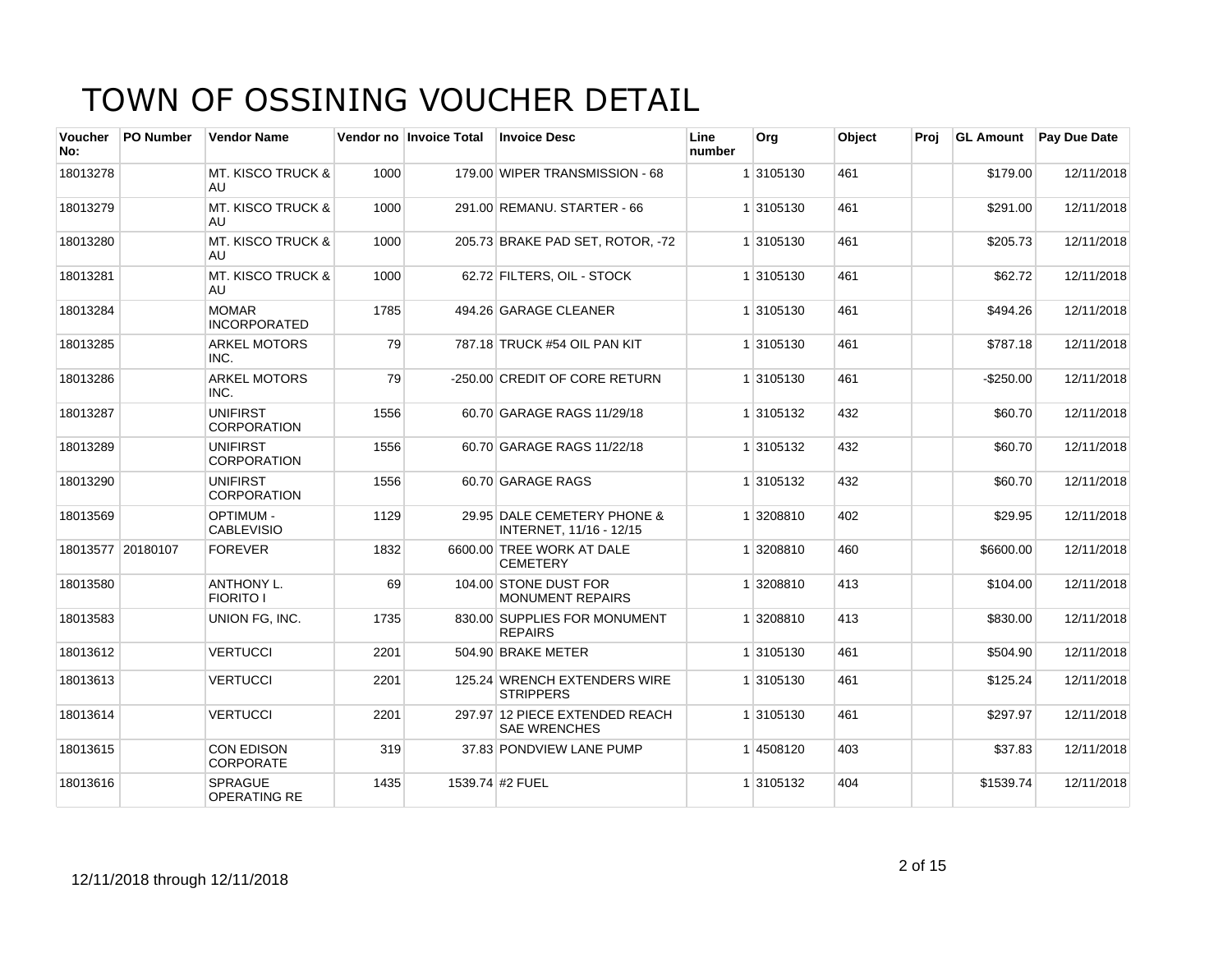| Voucher<br>No: | <b>PO Number</b>  | <b>Vendor Name</b>                    |      | Vendor no Invoice Total | <b>Invoice Desc</b>                                           | Line<br>number | Org       | Object | Proj | <b>GL Amount</b> | <b>Pay Due Date</b> |
|----------------|-------------------|---------------------------------------|------|-------------------------|---------------------------------------------------------------|----------------|-----------|--------|------|------------------|---------------------|
| 18013652       |                   | <b>VILLAGE OF</b><br><b>OSSINING</b>  | 1607 |                         | 136.60 RYDER COMFORT STATION<br>WATER CHARGES, 9/12-11/3      |                | 1 1007110 | 483    |      | \$136.60         | 12/11/2018          |
| 18013653       |                   | <b>VILLAGE OF</b><br><b>OSSINING</b>  | 1607 |                         | 50.22 RYDER BALL FIELDS WATER<br>CHARGES, 9/12-10/29          |                | 1 1007110 | 483    |      | \$50.22          | 12/11/2018          |
|                | 18013654 20170050 | <b>ACME AUTO</b><br><b>LEASING</b>    | 1949 |                         | 365.00 NISSAN LEAF LEASE FOR<br>BUILDING, 12/1 - 12/31        |                | 1 2003620 | 207    |      | \$365.00         | 12/11/2018          |
| 18013655       |                   | <b>CON EDISON</b><br><b>CORPORATE</b> | 319  |                         | 48.65 OBCC GAS CHARGES, 10/24-<br>11/26                       |                | 1 1007110 | 404    |      | \$48.65          | 12/11/2018          |
| 18013656       |                   | <b>SPRAGUE</b><br><b>OPERATING RE</b> | 1435 |                         | 20.29 8.6 GAL@\$2.3554/GAL #2<br><b>HEATING OIL FOR CLAC</b>  |                | 1 1007110 | 404    |      | \$20.29          | 12/11/2018          |
| 18013658       |                   | <b>SPRAGUE</b><br><b>OPERATING RE</b> | 1435 |                         | 15.46 6.6 GAL@\$2.3396/GAL #2<br>HEATING OIL FOR CLAC         |                | 1 1007110 | 404    |      | \$15.46          | 12/11/2018          |
| 18013660       |                   | <b>OSSINING</b><br><b>VOLUNTEER</b>   | 1149 |                         | 16368.00 REIMBURSEMENT FROM<br>CROTON, 12/1 - 12/31           |                | 1 6604540 | 520    |      | \$16368.00       | 12/11/2018          |
| 18013662       |                   | <b>OSSINING LAWN</b><br><b>MOWER</b>  | 1140 |                         | 75.00 BATTERY FOR PARKS DEPT                                  |                | 1 1007110 | 485    |      | \$75.00          | 12/11/2018          |
|                | 18013663 20180095 | <b>FOREVER</b>                        | 1832 |                         | 4180.00 TREE REMOVAL AT CEDAR<br><b>LANE PARK</b>             |                | 1 1007110 | 485    |      | \$4180.00        | 12/11/2018          |
| 18013664       |                   | <b>FOREVER</b>                        | 1832 |                         | 1485.00 EMERGENCY JOB: CEDAR<br><b>LANE PARK TREE REMOVAL</b> |                | 1 1007110 | 485    |      | \$1485.00        | 12/11/2018          |
| 18013666       |                   | SHERWIN WILLIAMS                      | 2320 |                         | 415.45 FIELD PAINT FOR PARKS<br><b>DEPT</b>                   |                | 1 1007110 | 485    |      | \$415.45         | 12/11/2018          |
| 18013667       |                   | LUPOSELLO'S INC.                      | 878  |                         | 250.00 REPAIRS TO TRUCK #21                                   |                | 1 1007110 | 455    |      | \$250.00         | 12/11/2018          |
| 18013668       |                   | <b>UNITED RENTALS,</b><br>INC.        | 1563 |                         | 138.50 RENTAL FOR HAYRIDE                                     |                | 1 1007550 | 413    |      | \$138.50         | 12/11/2018          |
| 18013669       |                   | <b>MELROSE LUMBER</b><br>CO.,         | 945  |                         | 120.00 SUPPLIES FOR PARKS DEPT                                |                | 1 1007110 | 485    |      | \$120.00         | 12/11/2018          |
| 18013670       |                   | <b>MELROSE LUMBER</b><br>CO.          | 945  |                         | 108.00 SUPPLIES FOR PARKS DEPT                                |                | 1 1007110 | 485    |      | \$108.00         | 12/11/2018          |
| 18013671       |                   | <b>MELROSE LUMBER</b><br>CO.          | 945  |                         | 58.19 SUPPLIES FOR PARKS DEPT                                 |                | 1 1007110 | 485    |      | \$58.19          | 12/11/2018          |
| 18013672       |                   | <b>MELROSE LUMBER</b><br>CO.,         | 945  |                         | -16.76 RETURN OF PARKS DEPT<br><b>SUPPLIES</b>                |                | 1 1007110 | 485    |      | $-$16.76$        | 12/11/2018          |
| 18013674       |                   | <b>MELROSE LUMBER</b><br>CO.,         | 945  |                         | 29.95 SUPPLIES FOR PARKS DEPT                                 |                | 1 1007110 | 485    |      | \$29.95          | 12/11/2018          |
| 18013675       |                   | <b>MELROSE LUMBER</b><br>CO.,         | 945  |                         | 7.49 SUPPLIES FOR PARKS DEPT                                  |                | 1 1007110 | 485    |      | \$7.49           | 12/11/2018          |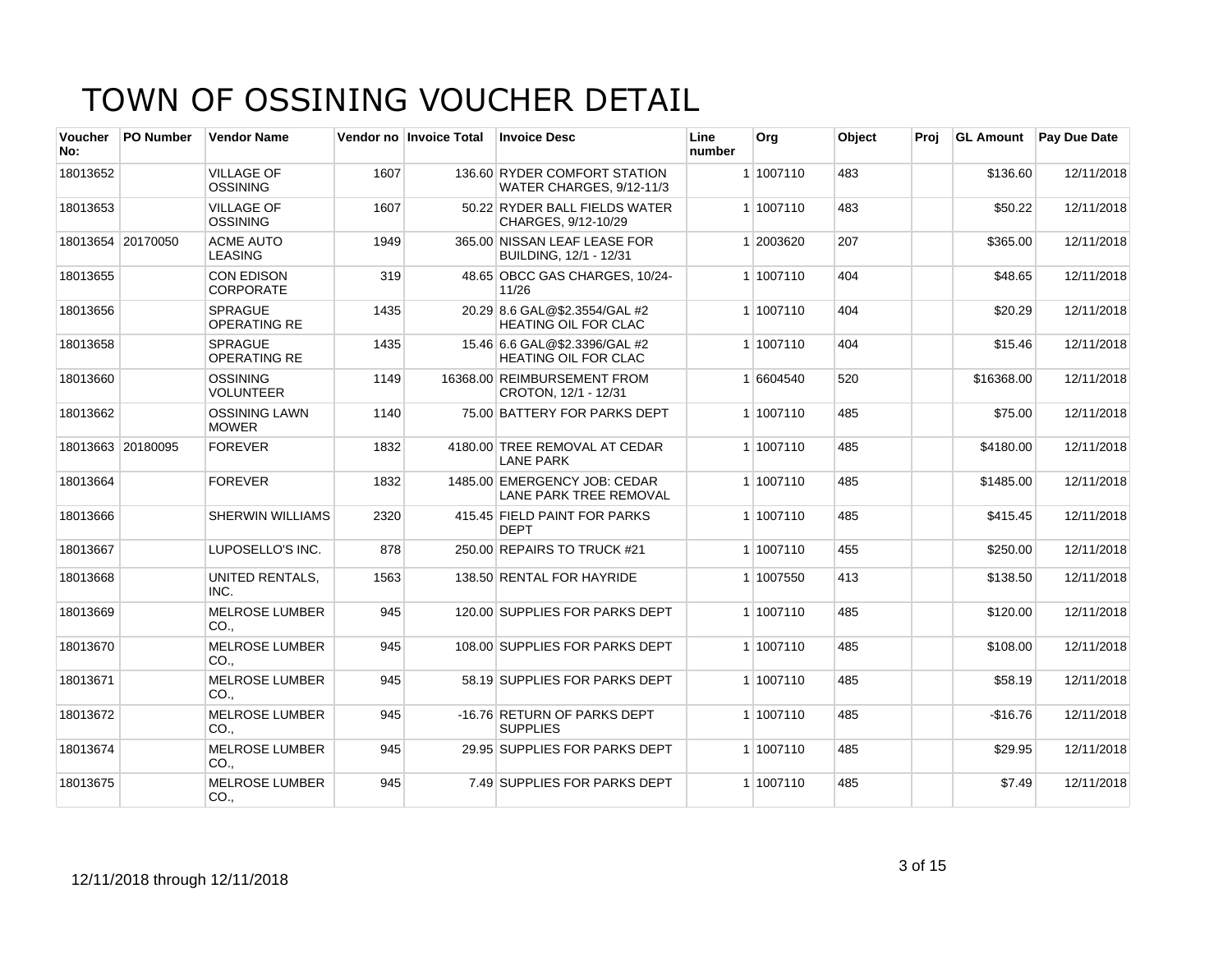| <b>Voucher</b><br>No: | <b>PO Number</b> | <b>Vendor Name</b>                    |      | Vendor no Invoice Total | <b>Invoice Desc</b>                                         | Line<br>number | Org       | Object | Proi | <b>GL Amount</b> | <b>Pay Due Date</b> |
|-----------------------|------------------|---------------------------------------|------|-------------------------|-------------------------------------------------------------|----------------|-----------|--------|------|------------------|---------------------|
| 18013676              |                  | <b>MELROSE LUMBER</b><br>CO.,         | 945  |                         | 12.99 SUPPLIES FOR PARKS DEPT                               |                | 1 1007110 | 485    |      | \$12.99          | 12/11/2018          |
| 18013677              |                  | <b>MELROSE LUMBER</b><br>CO.,         | 945  |                         | 55.96 SNOW SHOVELS FOR PARKS<br><b>DEPT</b>                 |                | 1 1007110 | 485    |      | \$55.96          | 12/11/2018          |
| 18013678              |                  | <b>MELROSE LUMBER</b><br>$CO1$ .      | 945  |                         | 32.77 SUPPLIES FOR PARKS DEPT                               |                | 1 1007110 | 485    |      | \$32.77          | 12/11/2018          |
| 18013679              |                  | HOME DEPOT<br><b>CREDIT SE</b>        | 671  |                         | -139.00 RETURN OF PARKS DEPT<br><b>SUPPLIES</b>             |                | 1 1007110 | 485    |      | $-$139.00$       | 12/11/2018          |
| 18013680              |                  | HOME DEPOT<br><b>CREDIT SE</b>        | 671  |                         | 332.96 SUPPLIES FOR PARKS DEPT                              |                | 1 1007110 | 485    |      | \$332.96         | 12/11/2018          |
| 18013681              |                  | <b>HOME DEPOT</b><br><b>CREDIT SE</b> | 671  |                         | 729.58 SUPPLIES FOR PARKS DEPT                              |                | 1 1007110 | 485    |      | \$729.58         | 12/11/2018          |
| 18013682              |                  | HOME DEPOT<br><b>CREDIT SE</b>        | 671  |                         | 123.29 SUPPLIES FOR PARKS DEPT                              |                | 1 1007110 | 485    |      | \$123.29         | 12/11/2018          |
| 18013683              |                  | HOME DEPOT<br><b>CREDIT SE</b>        | 671  |                         | 64.22 SUPPLIES FOR PARKS DEPT                               |                | 1 1007110 | 485    |      | \$64.22          | 12/11/2018          |
| 18013684              |                  | HOME DEPOT<br><b>CREDIT SE</b>        | 671  |                         | 237.66 SUPPLIES FOR HAYRIDE                                 |                | 1 1007550 | 413    |      | \$237.66         | 12/11/2018          |
| 18013685              |                  | HOME DEPOT<br><b>CREDIT SE</b>        | 671  |                         | 175.92 SUPPLIES FOR PARKS DEPT                              |                | 1 1007110 | 485    |      | \$175.92         | 12/11/2018          |
| 18013687              |                  | <b>GREATER</b><br><b>OSSINING TEL</b> | 604  |                         | 650.00 GO-TV SERVICES, NOVEMBER<br>2018                     |                | 1 1001650 | 400    |      | \$325.00         | 12/11/2018          |
|                       |                  |                                       |      |                         |                                                             |                | 2 2001650 | 400    |      | \$325.00         | 12/11/2018          |
| 18013697              |                  | NYS DEPT. OF TAX<br>R F               | 1095 |                         | 1950.00 RPS ANNUAL LICENSING FEE<br>FOR FISCAL YEAR 2018-19 |                | 1 1001355 | 400    |      | \$1950.00        | 12/11/2018          |
| 18013698              |                  | DE LAGE LANDEN                        | 386  |                         | 122.85 PERIOD OF PERFORMANCE<br>11/01/2018-11/30/2018       |                | 1 1001355 | 407    |      | \$122.85         | 12/11/2018          |
| 18013708              |                  | <b>BEN ROMEO CO.,</b><br>INC.         | 152  |                         | 533.50 PAVEMENT BREAKER REPAIR<br>TOOL OIL MARKING PAINT    |                | 1 3105130 | 461    |      | \$533.50         | 12/11/2018          |
| 18013725              |                  | <b>SILVERBERG</b><br>ZALANTIS,        | 1404 |                         | 5600.00 MONTHLY RETAINER-<br>NOVEMBER 2018                  |                | 1 1001420 | 458    |      | \$2800.00        | 12/11/2018          |
|                       |                  |                                       |      |                         |                                                             |                | 2 2001420 | 458    |      | \$2800.00        | 12/11/2018          |
| 18013726              |                  | <b>SILVERBERG</b><br>ZALANTIS.        | 1404 |                         | 270.00 FITZPATRICK ARTICLE 78                               |                | 1 2001420 | 458    |      | \$270.00         | 12/11/2018          |
| 18013727              |                  | JEFFRIES, PAUL                        | 1793 |                         | 75.00 ART CLASS                                             |                | 1 1006772 | 409    |      | \$75.00          | 12/11/2018          |
| 18013728              |                  | JEFFRIES, PAUL                        | 1793 |                         | 75.00 ART CLASS                                             |                | 1 1006772 | 409    |      | \$75.00          | 12/11/2018          |
| 18013729              |                  | <b>KELLY, CAMERON</b>                 | 779  |                         | 70.00 DANCE CLASS                                           |                | 1 1006772 | 409    |      | \$70.00          | 12/11/2018          |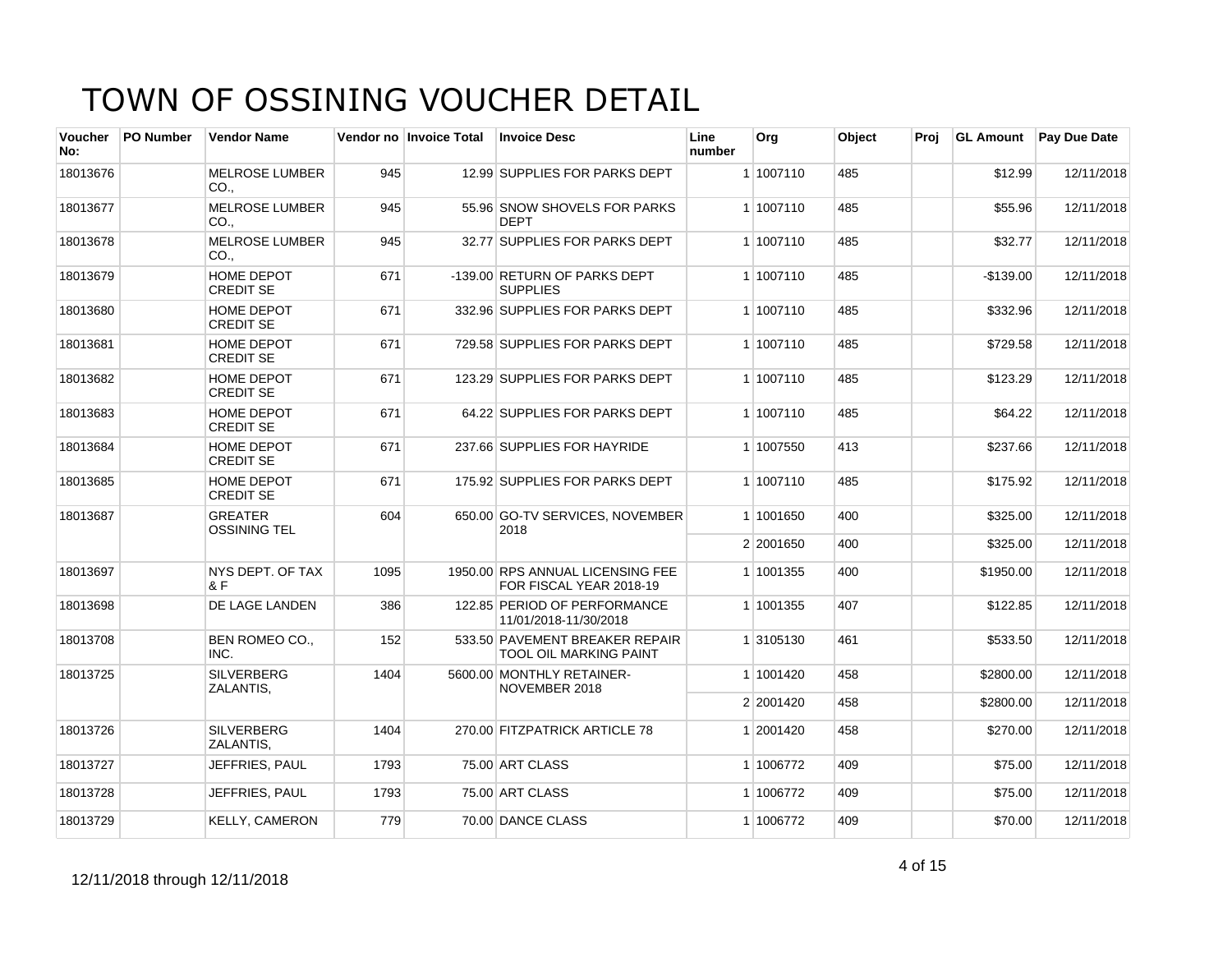| Voucher<br>No: | <b>PO Number</b> | <b>Vendor Name</b>                    |      | Vendor no Invoice Total | <b>Invoice Desc</b>                                           | Line<br>number | Org       | Object | Proj | <b>GL Amount</b> | <b>Pay Due Date</b> |
|----------------|------------------|---------------------------------------|------|-------------------------|---------------------------------------------------------------|----------------|-----------|--------|------|------------------|---------------------|
| 18013730       |                  | <b>KELLY, CAMERON</b>                 | 779  |                         | 70.00 DANCE CLASS                                             |                | 1 1006772 | 409    |      | \$70.00          | 12/11/2018          |
| 18013731       |                  | <b>KELLY, CAMERON</b>                 | 779  |                         | 70.00 DANCE CLASS                                             |                | 1 1006772 | 409    |      | \$70.00          | 12/11/2018          |
| 18013732       |                  | <b>KELLY, CAMERON</b>                 | 779  |                         | 70.00 DANCE CLASS                                             |                | 1 1006772 | 409    |      | \$70.00          | 12/11/2018          |
| 18013733       |                  | <b>KLEIN, DEBORAH</b>                 | 792  |                         | 105.00 SENIOR SOCIAL WORKER,<br>5HRS @ \$21/HR                |                | 1 1006772 | 409    |      | \$105.00         | 12/11/2018          |
| 18013737       |                  | <b>KLEIN, DEBORAH</b>                 | 792  |                         | 315.00 SENIOR SOCIAL WORKER,<br>15HRS @ \$21/HR               |                | 1 1006772 | 409    |      | \$315.00         | 12/11/2018          |
| 18013738       |                  | <b>KLEIN, DEBORAH</b>                 | 792  |                         | 420.00 SENIOR SOCIAL WORKER,<br>20HRS @ \$21/HR               |                | 1 1006772 | 409    |      | \$420.00         | 12/11/2018          |
| 18013742       |                  | <b>KLEIN, DEBORAH</b>                 | 792  |                         | 147.00 SENIOR SOCIAL WORKER,<br>7HRS @ \$21/HR                |                | 1 1006772 | 409    |      | \$147.00         | 12/11/2018          |
| 18013743       |                  | <b>KLEIN, DEBORAH</b>                 | 792  |                         | 504.00 SENIOR SOCIAL WORKER.<br>24HRS @ \$21/HR               |                | 1 1006772 | 409    |      | \$504.00         | 12/11/2018          |
| 18013744       |                  | STAPLES INC. &<br><b>SUBSI</b>        | 1439 |                         | 48.72 OFFICE SUPPLIES                                         |                | 1 1006770 | 406    |      | \$48.72          | 12/11/2018          |
| 18013745       |                  | STAPLES INC. &<br><b>SUBSI</b>        | 1439 |                         | 5.84 OFFICE SUPPLIES                                          |                | 1 1006770 | 406    |      | \$5.84           | 12/11/2018          |
| 18013746       |                  | <b>MT. KISCO TRUCK &amp;</b><br>AU    | 1000 |                         | 438.63 PARTS FOR CHEVY ASTRO #7                               |                | 1 1006772 | 455    |      | \$438.63         | 12/11/2018          |
| 18013747       |                  | <b>MT. KISCO TRUCK &amp;</b><br>AU    | 1000 |                         | 145.29 PARTS FOR 2015 TRANSIT<br>(BATTERIES) #4               |                | 1 1006772 | 455    |      | \$145.29         | 12/11/2018          |
| 18013749       |                  | <b>MT. KISCO TRUCK &amp;</b><br>AU    | 1000 |                         | 153.30 PARTS FOR 2015 CHEVY<br>ASTRO #7 (RETURNED AN<br>ITEM) |                | 1 1006772 | 455    |      | \$153.30         | 12/11/2018          |
| 18013750       |                  | <b>MT. KISCO TRUCK &amp;</b><br>AU    | 1000 |                         | 417.20 PARTS FOR 2005 CHEV<br>ASTRO#7                         |                | 1 1006772 | 455    |      | \$417.20         | 12/11/2018          |
| 18013751       |                  | <b>MT. KISCO TRUCK &amp;</b><br>AU    | 1000 |                         | 50.42 PARTS FOR #7                                            |                | 1 1006772 | 455    |      | \$50.42          | 12/11/2018          |
| 18013752       |                  | <b>ECUA TAXI &amp; LIMO</b>           | 457  |                         | 13760.75 REIMBURSEMENT-2897<br>COUPONS @ \$4.75/EACH          |                | 1 1006772 | 429    |      | \$13760.75       | 12/11/2018          |
| 18013753       |                  | <b>HUBBARD'S</b><br>CUPBOARD,         | 1784 |                         | 6487.01 NOVEMBER 2018 CI MEALS,<br>CII MEALS, EXTRA SUPPLIES  |                | 1 1006770 | 441    |      | \$4028.39        | 12/11/2018          |
|                |                  |                                       |      |                         |                                                               |                | 2 1006771 | 441    |      | \$2289.62        | 12/11/2018          |
|                |                  |                                       |      |                         |                                                               |                | 3 1006773 | 406    |      | \$169.00         | 12/11/2018          |
| 18013754       |                  | <b>GM DIRECT</b><br><b>DISTRIBUTO</b> | 1795 |                         | 45.44 BREAD WIN                                               |                | 1 1006773 | 423    |      | \$45.44          | 12/11/2018          |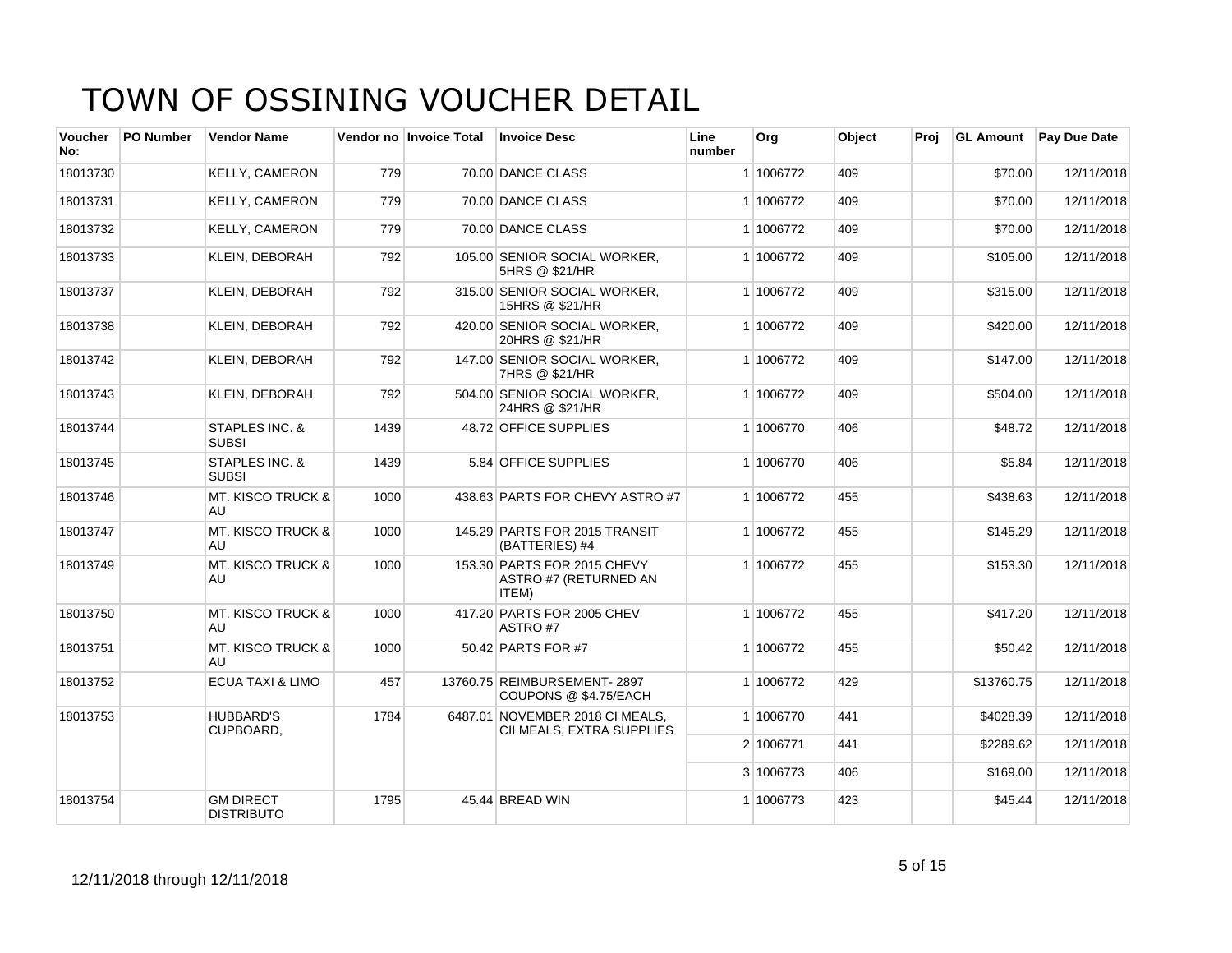| Voucher<br>No: | <b>PO Number</b> | <b>Vendor Name</b>                    |      | Vendor no Invoice Total | <b>Invoice Desc</b>                                | Line<br>number | Org       | Object | Proi |          | <b>GL Amount</b> Pay Due Date |
|----------------|------------------|---------------------------------------|------|-------------------------|----------------------------------------------------|----------------|-----------|--------|------|----------|-------------------------------|
| 18013755       |                  | <b>GM DIRECT</b><br><b>DISTRIBUTO</b> | 1795 |                         | 20.93 BREAD WIN                                    |                | 1 1006773 | 423    |      | \$20.93  | 12/11/2018                    |
| 18013756       |                  | <b>GM DIRECT</b><br><b>DISTRIBUTO</b> | 1795 |                         | 33.32 BREAD WIN                                    |                | 1 1006773 | 423    |      | \$33.32  | 12/11/2018                    |
| 18013757       |                  | STARTER FOOD<br>CORP. C               | 1441 |                         | 56.80 FOOD WIN                                     |                | 1 1006773 | 423    |      | \$56.80  | 12/11/2018                    |
| 18013758       |                  | <b>STARTER FOOD</b><br>CORP. C        | 1441 |                         | 37.32 FOOD WIN                                     |                | 1 1006773 | 423    |      | \$37.32  | 12/11/2018                    |
| 18013759       |                  | <b>STARTER FOOD</b><br>CORP. C        | 1441 |                         | 30.45 FOOD WIN                                     |                | 1 1006773 | 423    |      | \$30.45  | 12/11/2018                    |
| 18013760       |                  | <b>STARTER FOOD</b><br>CORP. C        | 1441 |                         | 25.43 FOOD WIN                                     |                | 1 1006773 | 423    |      | \$25.43  | 12/11/2018                    |
| 18013761       |                  | <b>STARTER FOOD</b><br>CORP. C        | 1441 |                         | 52.94 FOOD WIN                                     |                | 1 1006773 | 423    |      | \$52.94  | 12/11/2018                    |
| 18013762       |                  | <b>STARTER FOOD</b><br>CORP. C        | 1441 |                         | 25.72 FOOD WIN                                     |                | 1 1006773 | 423    |      | \$25.72  | 12/11/2018                    |
| 18013763       |                  | <b>VILLAGE OF</b><br>OSSINING         | 1607 |                         | 366.86 TOWN SHARE OF HOLIDAY<br>PARTY-26 EMPLOYEES |                | 1 1001620 | 409    |      | \$366.86 | 12/11/2018                    |
| 18013764       |                  | W.B. MASON<br><b>COMPANY I</b>        | 1615 |                         | 49.99 THERMAL PAPER ROLLS FOR<br><b>CC MACHINE</b> |                | 1 1001110 | 406    |      | \$49.99  | 12/11/2018                    |
| 18013766       |                  | STAPLES INC. &<br><b>SUBSI</b>        | 1439 |                         | 84.97 ENVELOPES, BLOTTER AND<br><b>TONER</b>       |                | 1 1001220 | 406    |      | \$84.97  | 12/11/2018                    |
| 18013767       |                  | <b>STARTER FOOD</b><br>CORP. C        | 1441 |                         | 74.36 FOOD WIN                                     |                | 1 1006773 | 423    |      | \$74.36  | 12/11/2018                    |
| 18013768       |                  | STARTER FOOD<br>CORP. C               | 1441 |                         | 23.37 FOOD WIN                                     |                | 1 1006773 | 423    |      | \$23.37  | 12/11/2018                    |
| 18013769       |                  | <b>STARTER FOOD</b><br>CORP. C        | 1441 |                         | 58.24 FOOD WIN                                     |                | 1 1006773 | 423    |      | \$58.24  | 12/11/2018                    |
| 18013770       |                  | <b>STARTER FOOD</b><br>CORP. C        | 1441 |                         | 36.92 FOOD WIN                                     |                | 1 1006773 | 423    |      | \$36.92  | 12/11/2018                    |
| 18013771       |                  | <b>STARTER FOOD</b><br>CORP. C        | 1441 |                         | 19.35 FOOD WIN                                     |                | 1 1006773 | 423    |      | \$19.35  | 12/11/2018                    |
| 18013772       |                  | <b>STARTER FOOD</b><br>CORP. C        | 1441 |                         | 60.92 FOOD WIN                                     |                | 1 1006773 | 423    |      | \$60.92  | 12/11/2018                    |
| 18013773       |                  | <b>STARTER FOOD</b><br>CORP. C        | 1441 |                         | 22.49 FOOD WIN                                     |                | 1 1006773 | 423    |      | \$22.49  | 12/11/2018                    |
| 18013774       |                  | <b>VILLAGE OF</b><br><b>OSSINING</b>  | 1607 |                         | 982.70 11/18 PROSECUTOR IMA                        |                | 1 1001420 | 520    |      | \$982.70 | 12/11/2018                    |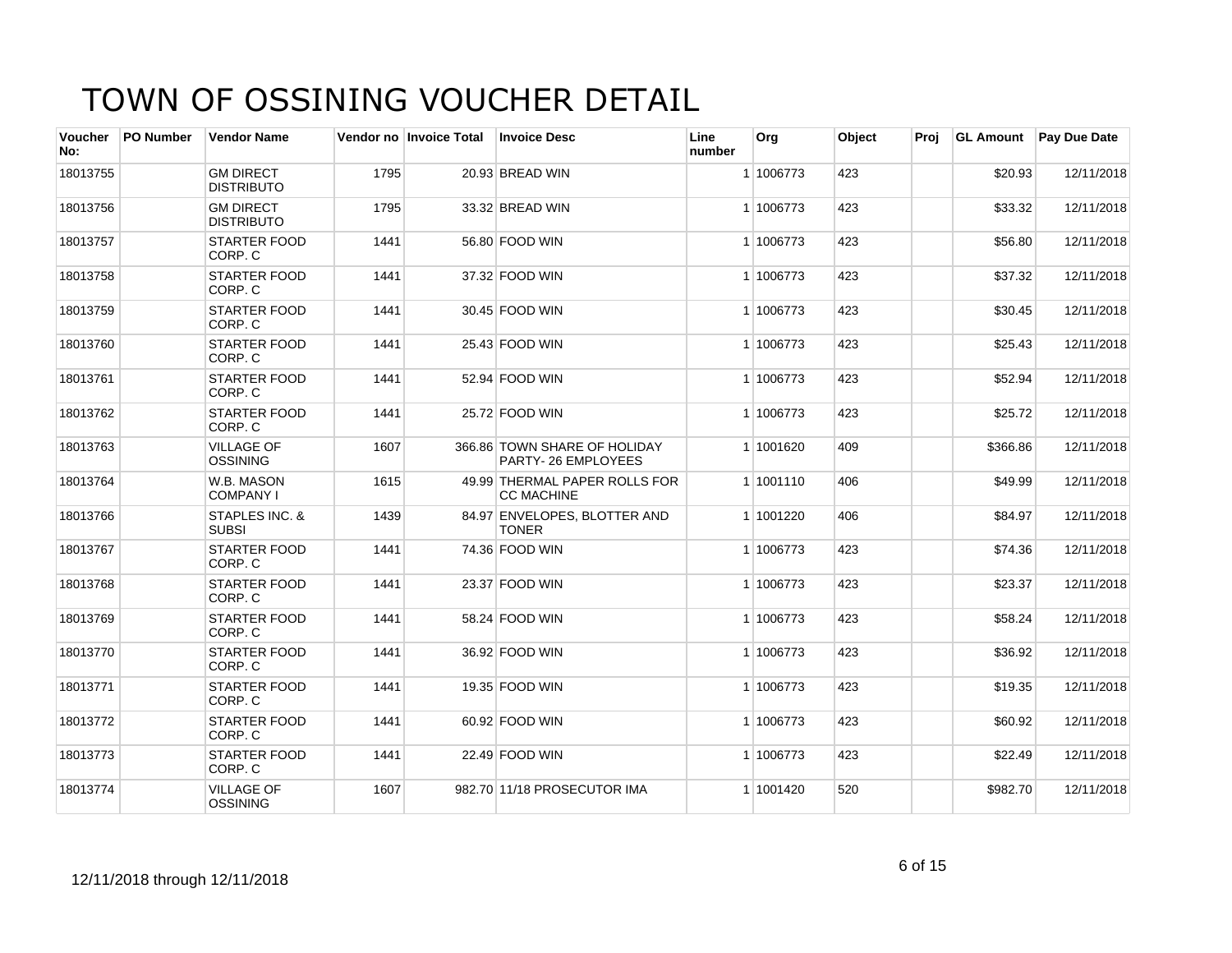| Voucher<br>No: | PO Number | <b>Vendor Name</b>                   |      | Vendor no Invoice Total | <b>Invoice Desc</b>                             | Line<br>number | Org        | Object | Proj | <b>GL Amount</b> | <b>Pay Due Date</b> |
|----------------|-----------|--------------------------------------|------|-------------------------|-------------------------------------------------|----------------|------------|--------|------|------------------|---------------------|
| 18013775       |           | <b>VILLAGE OF</b><br><b>OSSINING</b> | 1607 |                         | 41933.64 11/18 FIRE IMA                         |                | 1 6403410  | 520    |      | \$41933.64       | 12/11/2018          |
| 18013776       |           | <b>VILLAGE OF</b><br><b>OSSINING</b> | 1607 |                         | 1788.35 11/18 1ST FLOOR RENT IMA                |                | 1 1001620  | 521    |      | \$1788.35        | 12/11/2018          |
| 18013777       |           | <b>VILLAGE OF</b><br><b>OSSINING</b> | 1607 |                         | 7674.02 11/18 3RD FLOOR RENT IMA                |                | 1 1001620  | 521    |      | \$7674.02        | 12/11/2018          |
| 18013778       |           | <b>VILLAGE OF</b><br>OSSINING        | 1607 |                         | 33997.82 11/18 DATA PROCESSING IMA              |                | 1 1001680  | 520    |      | \$12397.80       | 12/11/2018          |
|                |           |                                      |      |                         |                                                 |                | 2 2001680  | 520    |      | \$8170.11        | 12/11/2018          |
|                |           |                                      |      |                         |                                                 |                | 3 3101680  | 520    |      | \$6938.56        | 12/11/2018          |
|                |           |                                      |      |                         |                                                 |                | 4 3201680  | 520    |      | \$577.31         | 12/11/2018          |
|                |           |                                      |      |                         |                                                 |                | 5 5001680  | 520    |      | \$221.74         | 12/11/2018          |
|                |           |                                      |      |                         |                                                 |                | 6 5101680  | 520    |      | \$156.24         | 12/11/2018          |
|                |           |                                      |      |                         |                                                 |                | 7 4501680  | 520    |      | \$1047.79        | 12/11/2018          |
|                |           |                                      |      |                         |                                                 |                | 8 6301680  | 520    |      | \$193.44         | 12/11/2018          |
|                |           |                                      |      |                         |                                                 |                | 9 6401680  | 520    |      | \$1558.03        | 12/11/2018          |
|                |           |                                      |      |                         |                                                 |                | 10 6501680 | 520    |      | \$1293.29        | 12/11/2018          |
|                |           |                                      |      |                         |                                                 |                | 11 6601680 | 520    |      | \$1443.51        | 12/11/2018          |
| 18013779       |           | <b>VILLAGE OF</b><br><b>OSSINING</b> | 1607 |                         | 29368.36 11/18 RECREATION IMA                   |                | 1 2007310  | 520    |      | \$29368.36       | 12/11/2018          |
| 18013780       |           | <b>VILLAGE OF</b><br><b>OSSINING</b> | 1607 |                         | 2991.15 11/18 RECREATION RENT IMA               |                | 1 1006770  | 460    |      | \$2991.15        | 12/11/2018          |
| 18013781       |           | <b>VILLAGE OF</b><br>OSSINING        | 1607 |                         | 4137.23 11/18 COURT ROOM RENT IMA               |                | 1 1001620  | 521    |      | \$4137.23        | 12/11/2018          |
| 18013782       |           | <b>VILLAGE OF</b><br><b>OSSINING</b> | 1607 |                         | 1422.38 11/18 ARMORY RENT IMA                   |                | 1 2003620  | 521    |      | \$1422.38        | 12/11/2018          |
| 18013783       |           | <b>VILLAGE OF</b><br><b>OSSINING</b> | 1607 |                         | 7403.31 11/18 ENGINEERING IMA                   |                | 1 1001440  | 520    |      | \$370.17         | 12/11/2018          |
|                |           |                                      |      |                         |                                                 |                | 2 2001440  | 520    |      | \$6292.81        | 12/11/2018          |
|                |           |                                      |      |                         |                                                 |                | 3 4501440  | 520    |      | \$740.33         | 12/11/2018          |
| 18013784       |           | <b>VILLAGE OF</b><br><b>OSSINING</b> | 1607 |                         | 322.55 11/18 CONFERENCE ROOM<br><b>RENT IMA</b> |                | 1 1001620  | 521    |      | \$322.55         | 12/11/2018          |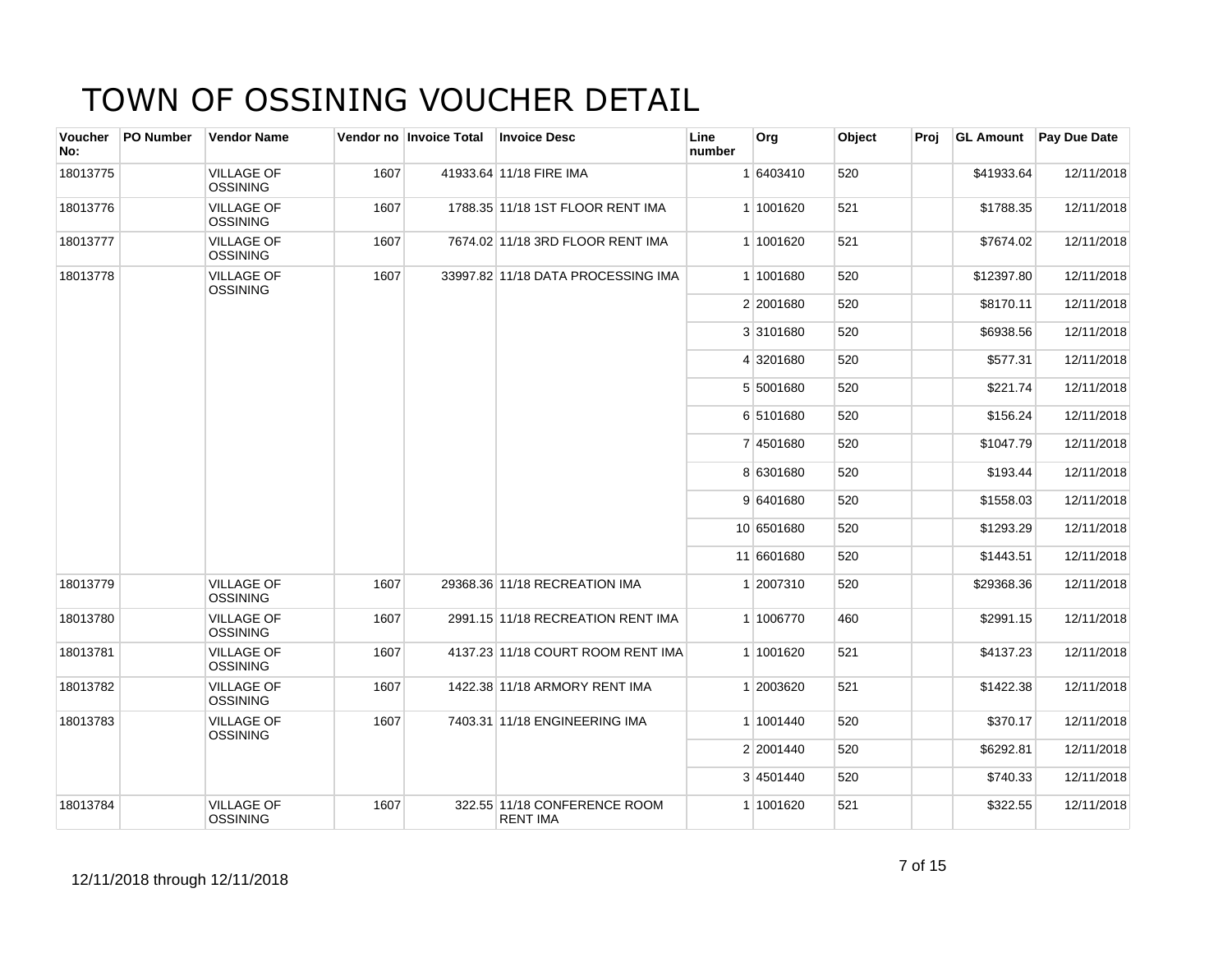| Voucher<br>No: | <b>PO Number</b> | <b>Vendor Name</b>                    |      | Vendor no Invoice Total | <b>Invoice Desc</b>                                                     | Line<br>number | Org       | Object | Proj | <b>GL Amount</b> | Pay Due Date |
|----------------|------------------|---------------------------------------|------|-------------------------|-------------------------------------------------------------------------|----------------|-----------|--------|------|------------------|--------------|
| 18013785       |                  | <b>VILLAGE OF</b><br>OSSINING         | 1607 |                         | 164619.08 11/18 POLICE IMA                                              |                | 1 2003120 | 520    |      | \$164619.08      | 12/11/2018   |
| 18013786       |                  | <b>NYS EMPLOYEES</b><br><b>HEALTH</b> | 1713 |                         | 117268.79 DECEMBER 2018 MEDICAL<br><b>BILL</b>                          |                | 1 1009060 | 800    |      | \$58679.80       | 12/11/2018   |
|                |                  |                                       |      |                         |                                                                         |                | 2 2009060 | 800    |      | \$21969.75       | 12/11/2018   |
|                |                  |                                       |      |                         |                                                                         |                | 3 3109060 | 800    |      | \$35602.48       | 12/11/2018   |
|                |                  |                                       |      |                         |                                                                         |                | 4 3209060 | 800    |      | \$1016.76        | 12/11/2018   |
| 18013787       |                  | <b>DELTA DENTAL</b>                   | 398  |                         | 5778.78 DELTA DENTAL, DECEMBER<br>2018                                  |                | 1 1009070 | 800    |      | \$3682.54        | 12/11/2018   |
|                |                  |                                       |      |                         |                                                                         |                | 2 2009070 | 800    |      | \$327.50         | 12/11/2018   |
|                |                  |                                       |      |                         |                                                                         |                | 3 3109070 | 800    |      | \$1456.35        | 12/11/2018   |
|                |                  |                                       |      |                         |                                                                         |                | 4 3209070 | 800    |      | \$312.39         | 12/11/2018   |
| 18013788       |                  | <b>XEROX FINANCIAL</b><br><b>SERV</b> | 1692 |                         | 222.83 CLERKS COPIER, 11/9-12/8                                         |                | 1 1001410 | 407    |      | \$222.83         | 12/11/2018   |
| 18013789       |                  | <b>FREDERICK P.</b><br><b>CLARK A</b> | 541  |                         | 2016.00 CONSULTING SVCS TO TB<br>FOR OCT RE: ACC. APTS,<br><b>SOLAR</b> |                | 1 2001989 | 446    |      | \$2016.00        | 12/11/2018   |
| 18013790       |                  | <b>VILLAGE OF</b><br><b>OSSINING</b>  | 1607 |                         | 2419.42 SEPTEMBER 2018 GAS<br><b>CHARGES</b>                            |                | 1 3208810 | 411    |      | \$401.55         | 12/11/2018   |
|                |                  |                                       |      |                         |                                                                         |                | 2 1006772 | 411    |      | \$547.11         | 12/11/2018   |
|                |                  |                                       |      |                         |                                                                         |                | 3 1007110 | 411    |      | \$476.63         | 12/11/2018   |
|                |                  |                                       |      |                         |                                                                         |                | 4 3105110 | 411    |      | \$955.32         | 12/11/2018   |
|                |                  |                                       |      |                         |                                                                         |                | 5 2003620 | 411    |      | \$38.81          | 12/11/2018   |
| 18013791       |                  | <b>VILLAGE OF</b><br><b>OSSINING</b>  | 1607 |                         | 241.94 GAS USAGE CHARGE,<br>SEPTEMBER 2018                              |                | 1 3208810 | 411    |      | \$40.16          | 12/11/2018   |
|                |                  |                                       |      |                         |                                                                         |                | 2 1006772 | 411    |      | \$54.68          | 12/11/2018   |
|                |                  |                                       |      |                         |                                                                         |                | 3 1007110 | 411    |      | \$47.66          | 12/11/2018   |
|                |                  |                                       |      |                         |                                                                         |                | 4 3105110 | 411    |      | \$95.57          | 12/11/2018   |
|                |                  |                                       |      |                         |                                                                         |                | 5 2003620 | 411    |      | \$3.87           | 12/11/2018   |
| 18013792       |                  | <b>VILLAGE OF</b><br>OSSINING         | 1607 |                         | 962.09 DIESEL USAGE, SEPTEMBER<br>2018                                  |                | 1 1007110 | 411    |      | \$266.50         | 12/11/2018   |
|                |                  |                                       |      |                         |                                                                         |                | 2 3105110 | 412    |      | \$611.92         | 12/11/2018   |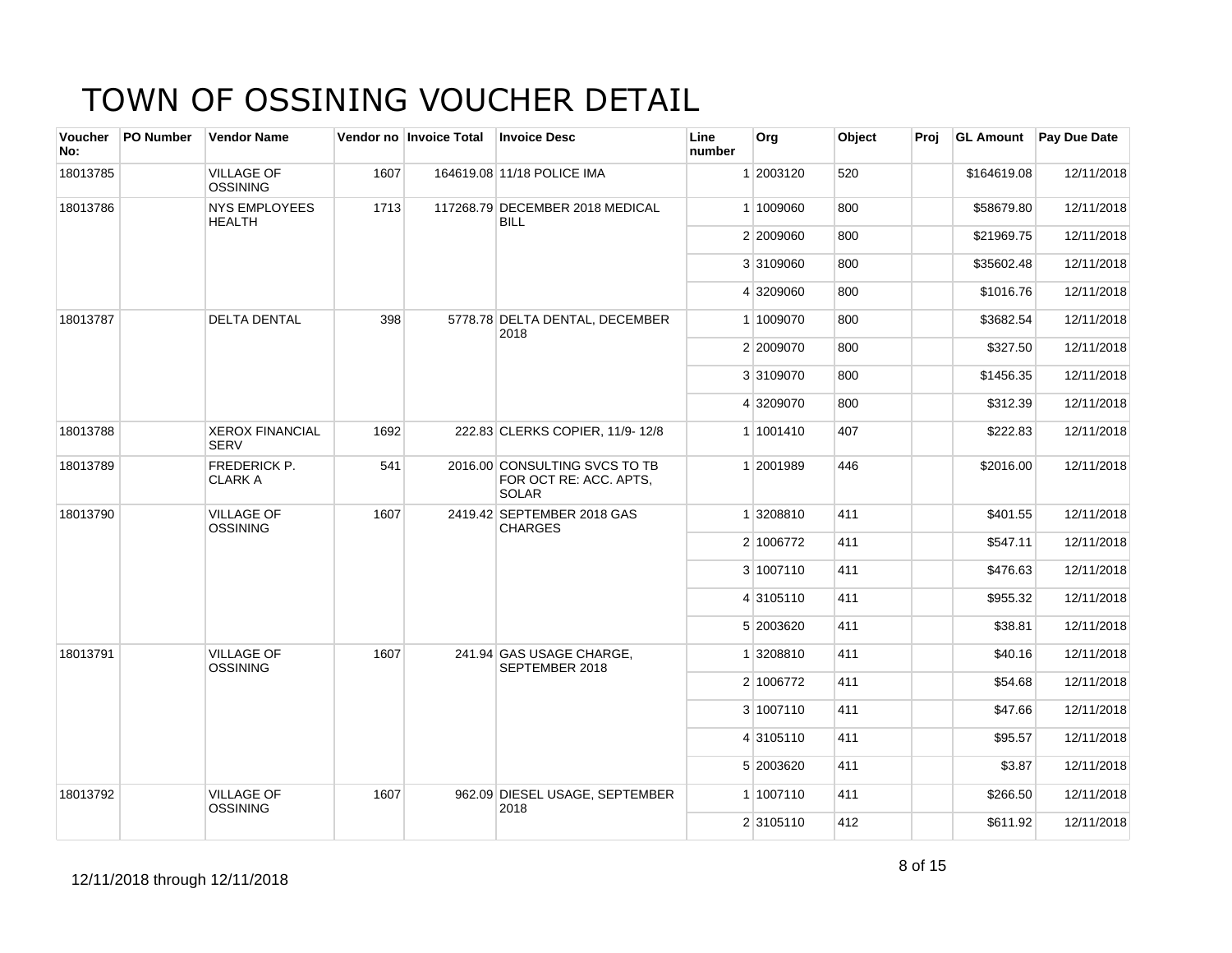| <b>Voucher</b><br>No: | <b>PO Number</b> | <b>Vendor Name</b>                    |      | Vendor no Invoice Total | <b>Invoice Desc</b>                                   | Line<br>number | Org       | Object | Proi | <b>GL Amount</b>    | <b>Pay Due Date</b> |
|-----------------------|------------------|---------------------------------------|------|-------------------------|-------------------------------------------------------|----------------|-----------|--------|------|---------------------|---------------------|
| 18013792              |                  | <b>VILLAGE OF</b><br><b>UGGININIO</b> | 1607 |                         | 962.09 DIESEL USAGE, SEPTEMBER<br>2018                |                | 3 3208810 | 411    |      | \$83.67             | 12/11/2018          |
| 18013793              |                  | <b>VILLAGE OF</b><br>OSSINING         | 1607 |                         | 96.21 DIESEL USAGE CHARGE,<br>SEPTEMBER 2018          |                | 1 1007110 | 411    |      | \$26.65             | 12/11/2018          |
|                       |                  |                                       |      |                         |                                                       |                | 2 3208810 | 411    |      | \$8.37              | 12/11/2018          |
|                       |                  |                                       |      |                         |                                                       |                | 3 3105110 | 412    |      | \$61.19             | 12/11/2018          |
| 18013794              |                  | <b>VILLAGE OF</b><br>OSSINING         | 1607 |                         | 2450.38 OCTOBER 2018 GAS<br><b>CHARGES</b>            |                | 1 3208810 | 411    |      | \$350.63            | 12/11/2018          |
|                       |                  |                                       |      |                         |                                                       |                | 2 1006772 | 411    |      | \$635.13            | 12/11/2018          |
|                       |                  |                                       |      |                         |                                                       |                | 3 1007110 | 411    |      | \$219.06            | 12/11/2018          |
|                       |                  |                                       |      |                         |                                                       |                | 4 3105110 | 411    |      | \$1179.66           | 12/11/2018          |
|                       |                  |                                       |      |                         |                                                       |                | 5 2003620 | 411    |      | \$65.90             | 12/11/2018          |
| 18013795              |                  | <b>VILLAGE OF</b><br><b>OSSINING</b>  | 1607 |                         | 245.04 GAS USAGE CHARGE,<br>OCTOBER 2018              |                | 1 2003620 | 411    |      | \$6.61              | 12/11/2018          |
|                       |                  |                                       |      |                         |                                                       |                | 2 3208810 | 411    |      | \$35.04             | 12/11/2018          |
|                       |                  |                                       |      |                         |                                                       |                | 3 3105110 | 411    |      | \$117.96<br>\$21.81 | 12/11/2018          |
|                       |                  |                                       |      |                         |                                                       |                | 4 1007110 | 411    |      |                     | 12/11/2018          |
|                       |                  |                                       |      |                         |                                                       |                | 5 1006772 | 411    |      | \$63.62             | 12/11/2018          |
| 18013796              |                  | <b>VILLAGE OF</b><br><b>OSSINING</b>  | 1607 |                         | 1924.85 DIESEL USAGE, OCTOBER<br>2018                 |                | 1 1007110 | 411    |      | \$144.20            | 12/11/2018          |
|                       |                  |                                       |      |                         |                                                       |                | 2 3105110 | 412    |      | \$1780.65           | 12/11/2018          |
| 18013797              |                  | <b>VILLAGE OF</b><br><b>OSSINING</b>  | 1607 |                         | 192.49 DIESEL USAGE CHARGE,<br>OCTOBER 2018           |                | 1 1007110 | 411    |      | \$14.44             | 12/11/2018          |
|                       |                  |                                       |      |                         |                                                       |                | 2 3105110 | 412    |      | \$178.05            | 12/11/2018          |
| 18013798              |                  | <b>FLAMING BARREL</b>                 | 2390 |                         | 800.00 2018 HAYRIDE<br>PERFROMANCES (10/26 &<br>11/2) |                | 1 1007550 | 413    |      | \$800.00            | 12/11/2018          |
| 18013799              |                  | <b>DUALWAVE</b><br><b>DESIGNS</b>     | 2406 |                         | 2000.00 HAYRIDE LIGHTING SERVICES<br>2018             |                | 1 1007550 | 413    |      | \$2000.00           | 12/11/2018          |
| 18013800              |                  | <b>SARNO CREATIVE</b><br><b>ARTS</b>  | 2414 |                         | 110.00 HAYRIDE 2018 WEB<br><b>MAINTENANCE</b>         |                | 1 1007550 | 413    |      | \$110.00            | 12/11/2018          |
| 18013801              |                  | <b>SARNO CREATIVE</b><br><b>ARTS</b>  | 2414 |                         | 49.00 GRAPHIC DESIGN FOR<br>HAYRIDE 2018              |                | 1 1007550 | 413    |      | \$49.00             | 12/11/2018          |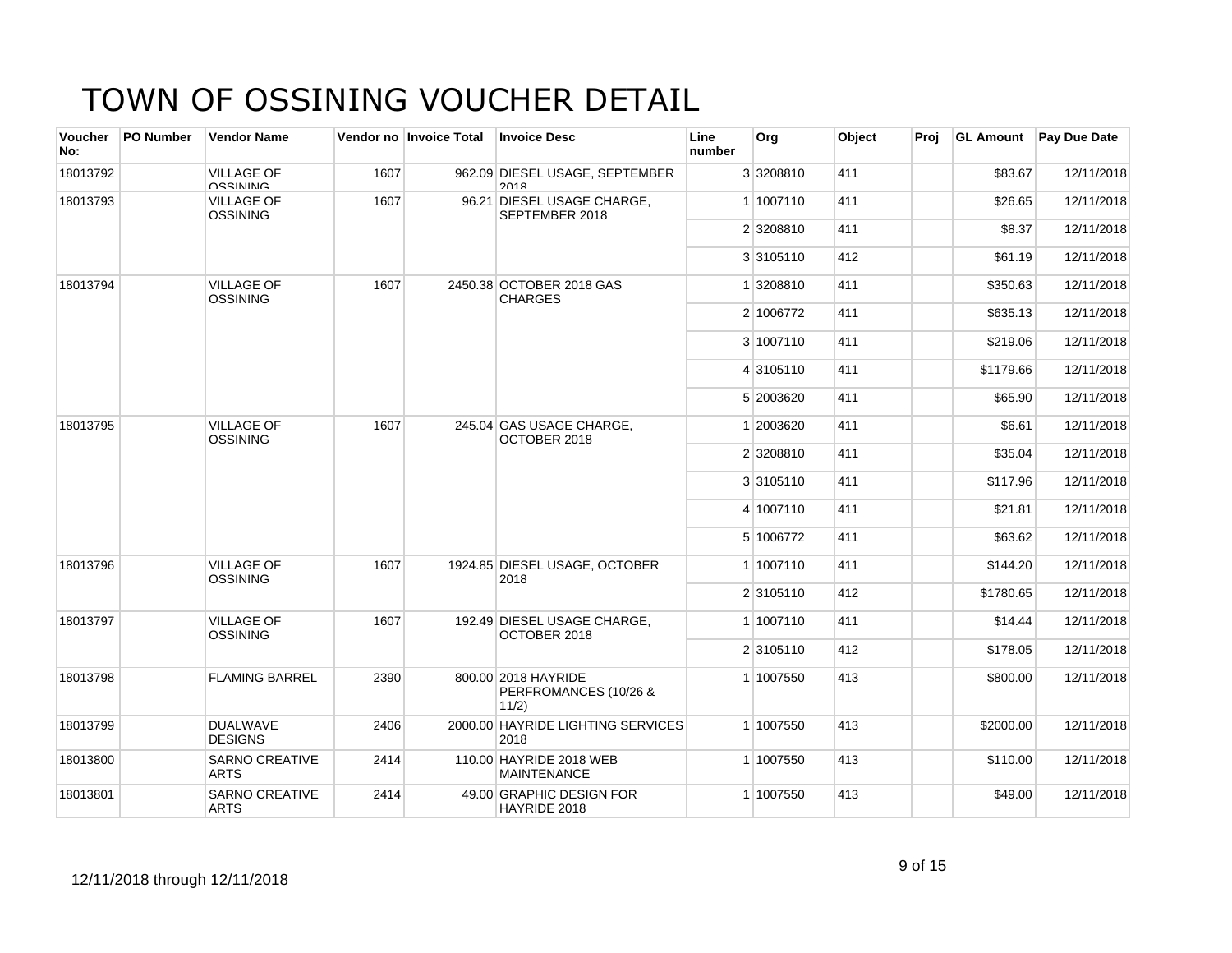| <b>Voucher</b><br>No: | <b>PO Number</b> | <b>Vendor Name</b>                        |      | Vendor no Invoice Total | <b>Invoice Desc</b>                                        | Line<br>number | Org       | Object | Proi | <b>GL Amount</b> | Pay Due Date |
|-----------------------|------------------|-------------------------------------------|------|-------------------------|------------------------------------------------------------|----------------|-----------|--------|------|------------------|--------------|
| 18013804              |                  | <b>SARNO CREATIVE</b><br><b>ARTS</b>      | 2414 |                         | 96.75 DIGITAL PROOFTS FOR<br><b>HAYRIDE WEBSITE 2018</b>   |                | 1 1007550 | 413    |      | \$96.75          | 12/11/2018   |
| 18013805              |                  | <b>SARNO CREATIVE</b><br><b>ARTS</b>      | 2414 |                         | 350.00 WEBSITE HOSTING/ DOMAIN<br>FOR HAYRIDE WEBSITE 2018 |                | 1 1007550 | 413    |      | \$350.00         | 12/11/2018   |
| 18013806              |                  | STAPLES INC. &<br><b>SUBSI</b>            | 1439 |                         | 20.19 BUDGET BINDERS & LEGAL<br><b>PAPER</b>               |                | 1 1001220 | 406    |      | \$20.19          | 12/11/2018   |
| 18013807              |                  | <b>CINTAS CORP.</b>                       | 299  |                         | 275.82 RESTOCK FOR 16, COURT &<br><b>SENIORS</b>           |                | 1 1001620 | 406    |      | \$275.82         | 12/11/2018   |
| 18013808              |                  | <b>OPTIMUM -</b><br><b>CABLEVISIO</b>     | 1129 |                         | 29.95 COURT INTERNET, 11/16-<br>12/15                      |                | 1 1001110 | 446    |      | \$29.95          | 12/11/2018   |
| 18013810              |                  | <b>WESTCHESTER</b><br><b>PUTNAM</b>       | 2457 |                         | 75.00 2019 DUES-WEST PUT TOWN<br>& CITY CLERKS ACCOC       |                | 1 1001410 | 409    |      | \$75.00          | 12/11/2018   |
| 18013811              |                  | STAPLES INC. &<br><b>SUBSI</b>            | 1439 |                         | 20.85 OFFICE SUPPLIES                                      |                | 1 1001330 | 406    |      | \$20.85          | 12/11/2018   |
| 18013812              |                  | STAPLES INC. &<br><b>SUBSI</b>            | 1439 |                         | 31.36 OFFICE SUPPLIES                                      |                | 1 1001330 | 406    |      | \$31.36          | 12/11/2018   |
| 18013813              |                  | <b>STAPLES INC. &amp;</b><br><b>SUBSI</b> | 1439 |                         | 56.83 OFFICE SUPPLIES                                      |                | 1 1001330 | 406    |      | \$56.83          | 12/11/2018   |
| 18013814              |                  | <b>RICOH AMERICA</b><br>CORP.             | 1287 |                         | 59.71 COPIER IMAGE CONTRACT,<br>10/4/18-11/3/18            |                | 1 1001330 | 409    |      | \$59.71          | 12/11/2018   |
| 18013815              |                  | <b>VERIZON</b><br><b>WIRELESS</b>         | 1600 |                         | 327.67 VERIZON WIRELESS, 10/24-<br>11/23                   |                | 1 3105110 | 402    |      | \$72.72          | 12/11/2018   |
|                       |                  |                                           |      |                         |                                                            |                | 2 1007110 | 402    |      | \$36.36          | 12/11/2018   |
|                       |                  |                                           |      |                         |                                                            |                | 3 1006772 | 402    |      | \$32.72          | 12/11/2018   |
|                       |                  |                                           |      |                         |                                                            |                | 4 1001620 | 407    |      | \$185.87         | 12/11/2018   |
| 18013816              |                  | <b>VILLAGE OF</b><br><b>OSSINING</b>      | 1607 |                         | 982.70 12/18 PROSECUTOR IMA                                |                | 1 1001420 | 520    |      | \$982.70         | 12/11/2018   |
| 18013817              |                  | <b>VILLAGE OF</b><br><b>OSSINING</b>      | 1607 |                         | 41933.64 12/18 FIRE IMA                                    |                | 1 6403410 | 520    |      | \$41933.64       | 12/11/2018   |
| 18013818              |                  | <b>VILLAGE OF</b><br><b>OSSINING</b>      | 1607 |                         | 1788.35 12/18 1ST FLOOR RENT IMA                           |                | 1 1001620 | 521    |      | \$1788.35        | 12/11/2018   |
| 18013819              |                  | <b>VILLAGE OF</b><br><b>OSSINING</b>      | 1607 |                         | 7674.02 12/18 3RD FLOOR RENT IMA                           |                | 1 1001620 | 521    |      | \$7674.02        | 12/11/2018   |
| 18013820              |                  | <b>VILLAGE OF</b><br>OSSINING             | 1607 |                         | 33997.82 12/18 DATA PROCESSING IMA                         |                | 1 1001680 | 520    |      | \$12397.80       | 12/11/2018   |
|                       |                  |                                           |      |                         |                                                            |                | 2 2001680 | 520    |      | \$8170.11        | 12/11/2018   |
|                       |                  |                                           |      |                         |                                                            |                | 3 3101680 | 520    |      | \$6938.56        | 12/11/2018   |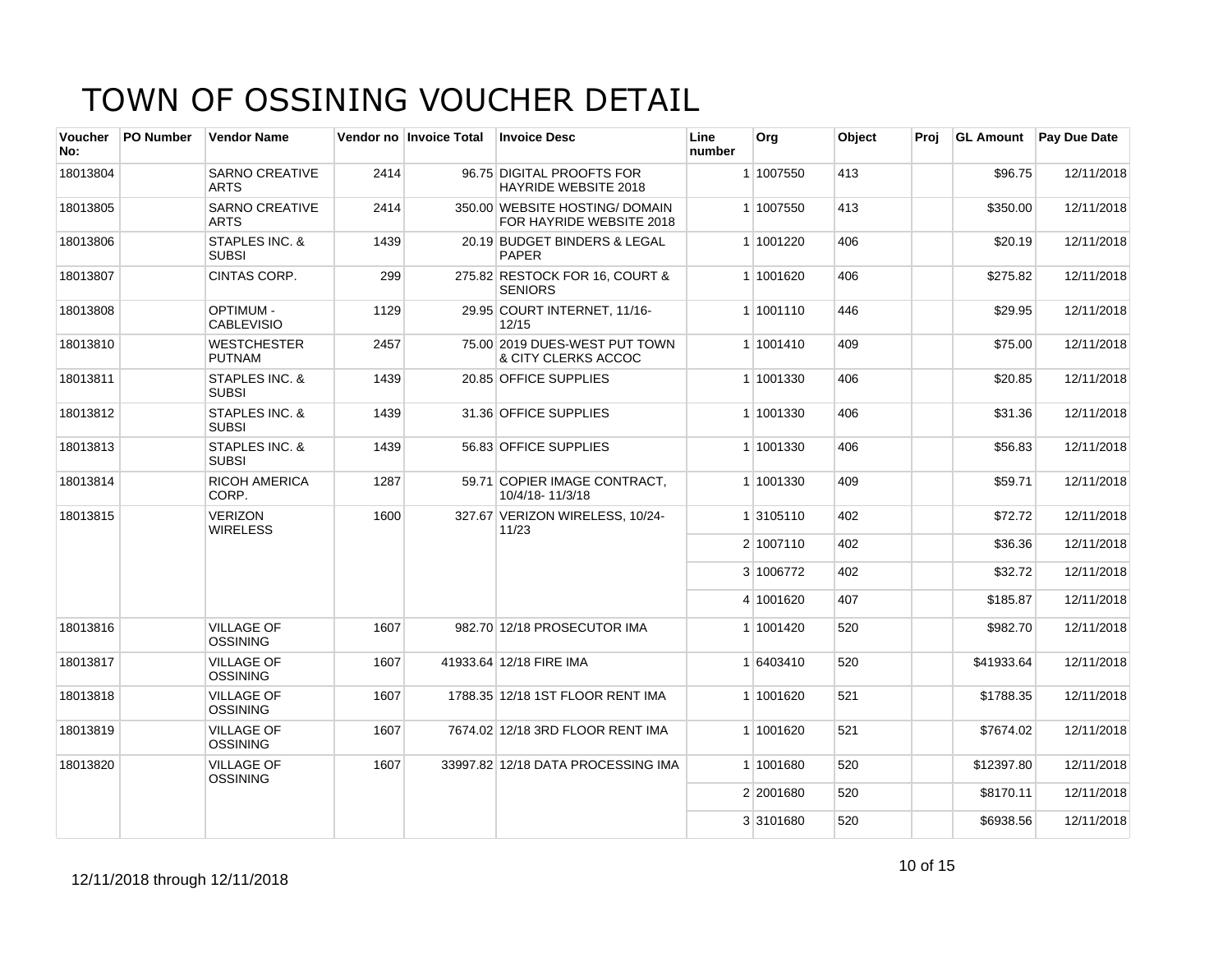| <b>Voucher</b><br>No: | <b>PO Number</b> | <b>Vendor Name</b>                   |      | Vendor no Invoice Total | <b>Invoice Desc</b>                             | Line<br>number | Org        | Object | Proj | <b>GL Amount</b> | <b>Pay Due Date</b> |
|-----------------------|------------------|--------------------------------------|------|-------------------------|-------------------------------------------------|----------------|------------|--------|------|------------------|---------------------|
| 18013820              |                  | <b>VILLAGE OF</b><br><b>OSSINING</b> | 1607 |                         | 33997.82 12/18 DATA PROCESSING IMA              |                | 4 3201680  | 520    |      | \$577.31         | 12/11/2018          |
|                       |                  |                                      |      |                         |                                                 |                | 5 5001680  | 520    |      | \$221.74         | 12/11/2018          |
|                       |                  |                                      |      |                         |                                                 |                | 6 5101680  | 520    |      | \$156.24         | 12/11/2018          |
|                       |                  |                                      |      |                         |                                                 |                | 7 4501680  | 520    |      | \$1047.79        | 12/11/2018          |
|                       |                  |                                      |      |                         |                                                 |                | 8 6301680  | 520    |      | \$193.44         | 12/11/2018          |
|                       |                  |                                      |      |                         |                                                 |                | 9 6401680  | 520    |      | \$1558.03        | 12/11/2018          |
|                       |                  |                                      |      |                         |                                                 |                | 10 6501680 | 520    |      | \$1293.29        | 12/11/2018          |
|                       |                  |                                      |      |                         |                                                 |                | 11 6601680 | 520    |      | \$1443.51        | 12/11/2018          |
| 18013821              |                  | <b>VILLAGE OF</b><br><b>OSSINING</b> | 1607 |                         | 29368.36 12/18 RECREATION IMA                   |                | 1 2007310  | 520    |      | \$29368.36       | 12/11/2018          |
| 18013822              |                  | <b>VILLAGE OF</b><br><b>OSSINING</b> | 1607 |                         | 2991.15 12/18 RECREATION RENT IMA               |                | 1 1006770  | 460    |      | \$2991.15        | 12/11/2018          |
| 18013823              |                  | <b>VILLAGE OF</b><br><b>OSSINING</b> | 1607 |                         | 4137.23 12/18 COURT ROOM RENT IMA               |                | 1 1001620  | 521    |      | \$4137.23        | 12/11/2018          |
| 18013824              |                  | <b>VILLAGE OF</b><br><b>OSSINING</b> | 1607 |                         | 1422.38 12/18 ARMORY RENT IMA                   |                | 1 2003620  | 521    |      | \$1422.38        | 12/11/2018          |
| 18013825              |                  | <b>VILLAGE OF</b><br><b>OSSINING</b> | 1607 |                         | 7403.31 12/18 ENGINEERING IMA                   |                | 1 1001440  | 520    |      | \$370.17         | 12/11/2018          |
|                       |                  |                                      |      |                         |                                                 |                | 2 2001440  | 520    |      | \$6292.81        | 12/11/2018          |
|                       |                  |                                      |      |                         |                                                 |                | 3 4501440  | 520    |      | \$740.33         | 12/11/2018          |
| 18013826              |                  | <b>VILLAGE OF</b><br><b>OSSINING</b> | 1607 |                         | 322.55 12/18 CONFERENCE ROOM<br><b>RENT IMA</b> |                | 1 1001620  | 521    |      | \$322.55         | 12/11/2018          |
| 18013827              |                  | <b>VILLAGE OF</b><br><b>OSSINING</b> | 1607 |                         | 164619.08 12/18 POLICE IMA                      |                | 1 2003120  | 520    |      | \$164619.08      | 12/11/2018          |
| 18013828              |                  | <b>VILLAGE OF</b><br><b>OSSINING</b> | 1607 |                         | 10622.44 2017 GREENWASTE FEES                   |                | 1 6508160  | 520    |      | \$10622.44       | 12/11/2018          |
| 18013829              |                  | GONZALEZ, LEON                       | 2955 |                         | 350.00 ACTOR FOR HAUNTED<br><b>HAYRIDE</b>      |                | 1 1007550  | 413    |      | \$350.00         | 12/11/2018          |
| 18013830              |                  | FRAGALA, SCOTT                       | 2954 |                         | 100.00 ACTOR FOR HAUNTED<br><b>HAYRIDE</b>      |                | 1 1007550  | 413    |      | \$100.00         | 12/11/2018          |
| 18013831              |                  | RESTREPO, ALEXA                      | 2952 |                         | 100.00 ACTOR FOR HAUNTED<br><b>HAYRIDE</b>      |                | 1 1007550  | 413    |      | \$100.00         | 12/11/2018          |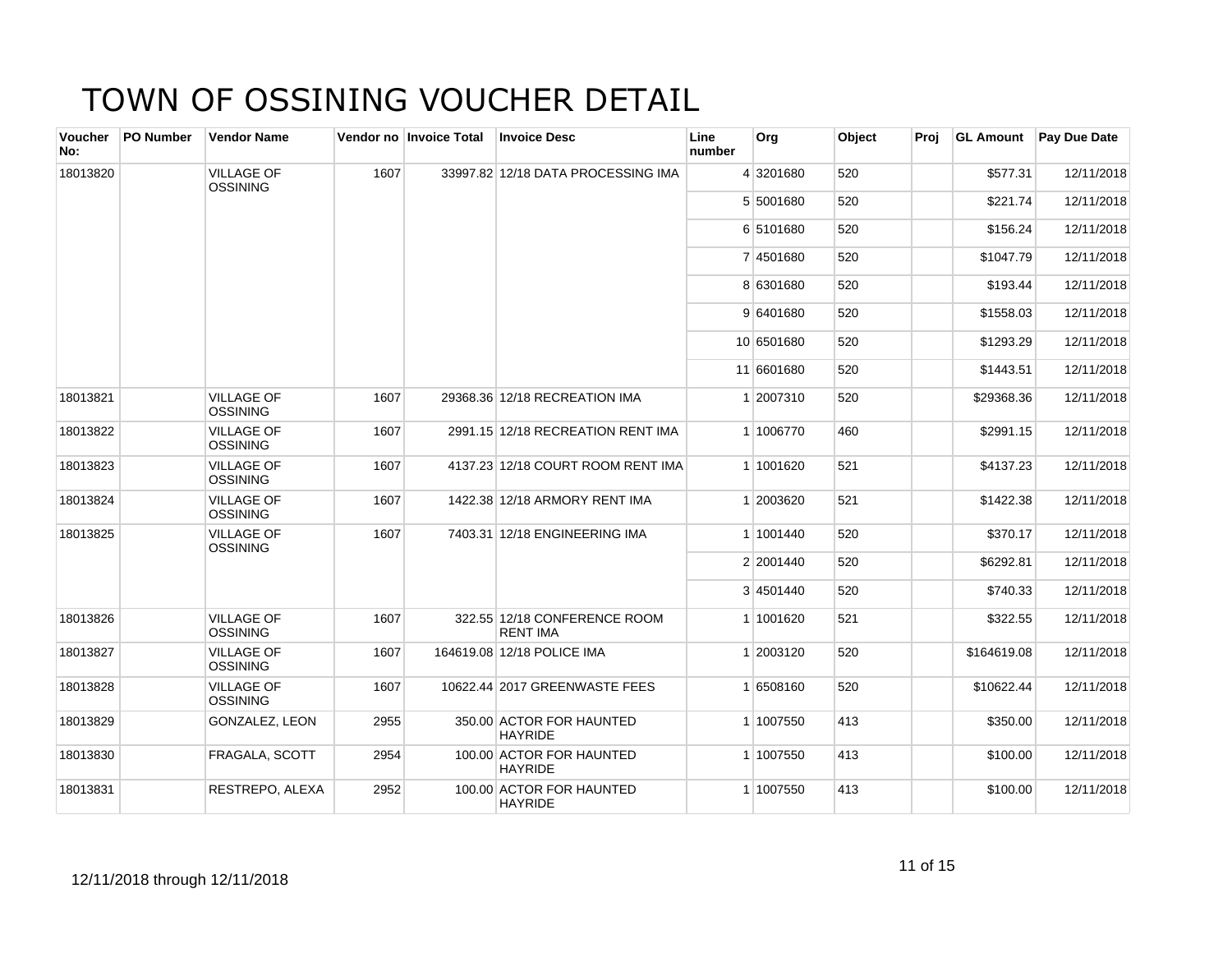| Voucher<br>No: | <b>PO Number</b> | <b>Vendor Name</b>               |      | Vendor no Invoice Total | <b>Invoice Desc</b>                                | Line<br>number | Org       | Object | Proi | <b>GL Amount</b> | <b>Pay Due Date</b> |
|----------------|------------------|----------------------------------|------|-------------------------|----------------------------------------------------|----------------|-----------|--------|------|------------------|---------------------|
| 18013832       |                  | <b>KROPF, VALERIE</b>            | 2951 |                         | 250.00 ACTOR FOR HAUNTED<br><b>HAYRIDE</b>         |                | 1 1007550 | 413    |      | \$250.00         | 12/11/2018          |
| 18013833       |                  | <b>CRAIG</b>                     | 2397 |                         | 325.00 ACTOR FOR HAUNTED<br><b>HAYRIDE</b>         |                | 1 1007550 | 413    |      | \$325.00         | 12/11/2018          |
| 18013834       |                  | <b>CONNORS</b>                   | 2404 |                         | 275.00 ACTOR FOR HAUNTED<br><b>HAYRIDE</b>         |                | 1 1007550 | 413    |      | \$275.00         | 12/11/2018          |
| 18013836       |                  | GAUDIOSO, OLIVIA                 | 2956 |                         | 500.00 SFX MAKEUP AND ACTOR<br>FOR HAUNTED HAYRIDE |                | 1 1007550 | 413    |      | \$500.00         | 12/11/2018          |
| 18013838       |                  | <b>HARBOLIC</b>                  | 2405 |                         | 350.00 ACTOR FOR HAUNTED<br><b>HAYRIDE</b>         |                | 1 1007550 | 413    |      | \$350.00         | 12/11/2018          |
| 18013839       |                  | <b>SARACENO</b>                  | 2403 |                         | 250.00 ACTOR FOR HAUNTED<br><b>HAYRIDE</b>         |                | 1 1007550 | 413    |      | \$250.00         | 12/11/2018          |
| 18013842       |                  | <b>THE</b><br><b>WESTCHESTER</b> | 2957 |                         | 250.00 BALLOON MAZE FOR<br><b>HAYRIDE</b>          |                | 1 1007550 | 413    |      | \$250.00         | 12/11/2018          |
| 18013844       |                  | SPCA OF<br><b>WESTCHESTER</b>    | 1427 |                         | 970.98 TOWN CHARGE FOR THE<br>MONTH OF DECEMBER 18 |                | 1 2003510 | 430    |      | \$970.98         | 12/11/2018          |
| 18013846       |                  | <b>BATES, BARBARA</b><br>N.      | 139  |                         | 629.40 MEDICARE REIMBURSMENT<br>2017               |                | 1 1009060 | 800    |      | \$629.40         | 12/11/2018          |
| 18013847       |                  | BATTISTA,<br><b>FRANCINE</b>     | 140  |                         | 629.40 MEDICARE REIMBURSMENT<br>2017               |                | 1 2009060 | 800    |      | \$629.40         | 12/11/2018          |
| 18013848       |                  | <b>CURTIN, NORMA</b>             | 367  |                         | 804.00 MEDICARE REIMBURSMENT<br>2017               |                | 1 3109060 | 800    |      | \$804.00         | 12/11/2018          |
| 18013849       |                  | CUSANO, MARIA                    | 368  |                         | 804.00 MEDICARE REIMBURSMENT<br>2017               |                | 1 2009060 | 800    |      | \$804.00         | 12/11/2018          |
| 18013850       |                  | <b>DILORETO, JOAN</b>            | 418  |                         | 804.00 MEDICARE REIMBURSMENT<br>2017               |                | 1 1009060 | 800    |      | \$804.00         | 12/11/2018          |
| 18013851       |                  | DUFFY, DOROTHY                   | 435  |                         | 804.00 MEDICARE REIMBURSMENT<br>2017               |                | 1 1009060 | 800    |      | \$804.00         | 12/11/2018          |
| 18013852       |                  | <b>DURKIN, JAMES</b>             | 442  |                         | 804.00 MEDICARE REIMBURSMENT<br>2017               |                | 1 1009060 | 800    |      | \$804.00         | 12/11/2018          |
| 18013853       |                  | DURKIN, PAT                      | 443  |                         | 762.00 MEDICARE REIMBURSMENT<br>2017               |                | 1 1009060 | 800    |      | \$762.00         | 12/11/2018          |
| 18013854       |                  | FARRELLY, NELGA                  | 503  |                         | 1125.00 MEDICARE REIMBURSMENT<br>2017              |                | 1 1009060 | 800    |      | \$1125.00        | 12/11/2018          |
| 18013855       |                  | FAY, WARREN                      | 505  |                         | 804.00 MEDICARE REIMBURSMENT<br>2017               |                | 1 3109060 | 800    |      | \$804.00         | 12/11/2018          |
| 18013856       |                  | FIELDS, JORDAN                   | 513  |                         | 629.40 MEDICARE REIMBURSMENT<br>2017               |                | 1 2009060 | 800    |      | \$629.40         | 12/11/2018          |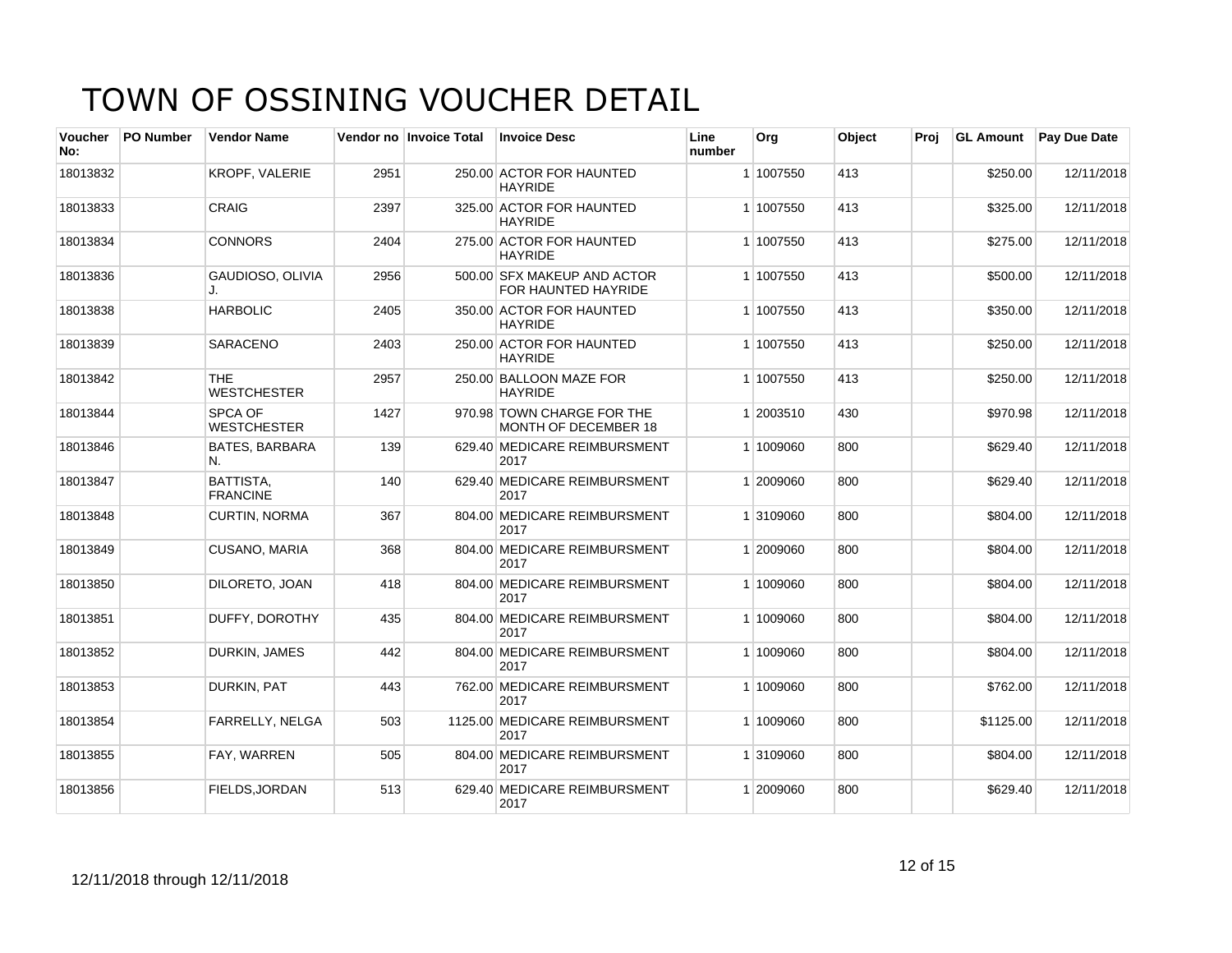| Voucher<br>No: | <b>PO Number</b> | <b>Vendor Name</b>                  |      | Vendor no Invoice Total | <b>Invoice Desc</b>                  | Line<br>number | Org       | Object | Proi | <b>GL Amount</b> | <b>Pay Due Date</b> |
|----------------|------------------|-------------------------------------|------|-------------------------|--------------------------------------|----------------|-----------|--------|------|------------------|---------------------|
| 18013857       |                  | FINCH, NORMA                        | 516  |                         | 660.00 MEDICARE REIMBURSMENT<br>2017 |                | 1 1009060 | 800    |      | \$660.00         | 12/11/2018          |
| 18013858       |                  | FINCH, WILLIAM                      | 517  |                         | 654.00 MEDICARE REIMBURSMENT<br>2017 |                | 1 1009060 | 800    |      | \$654.00         | 12/11/2018          |
| 18013859       |                  | <b>FRACASSI.</b><br><b>PATRICIA</b> | 534  |                         | 666.00 MEDICARE REIMBURSMENT<br>2017 |                | 1 1009060 | 800    |      | \$666.00         | 12/11/2018          |
| 18013860       |                  | <b>GAGLIARDI, MARIE</b>             | 555  |                         | 804.00 MEDICARE REIMBURSMENT<br>2017 |                | 1 1009060 | 800    |      | \$804.00         | 12/11/2018          |
| 18013861       |                  | HOFER, BETTY                        | 666  |                         | 804.00 MEDICARE REIMBURSMENT<br>2017 |                | 1 1009060 | 800    |      | \$804.00         | 12/11/2018          |
| 18013862       |                  | JACKSON, WILLIAM                    | 736  |                         | 660.00 MEDICARE REIMBURSMENT<br>2017 |                | 1 2009060 | 800    |      | \$660.00         | 12/11/2018          |
| 18013863       |                  | LAMB, BARBARA                       | 809  |                         | 654.00 MEDICARE REIMBURSMENT<br>2017 |                | 1 2009060 | 800    |      | \$654.00         | 12/11/2018          |
| 18013864       |                  | LEWIS, ROBERT                       | 842  |                         | 629.40 MEDICARE REIMBURSMENT<br>2017 |                | 1 2009060 | 800    |      | \$629.40         | 12/11/2018          |
| 18013865       |                  | MARINO, JOSEPH T.                   | 910  |                         | 666.00 MEDICARE REIMBURSMENT<br>2017 |                | 1 1009060 | 800    |      | \$666.00         | 12/11/2018          |
| 18013866       |                  | <b>NEILSON, NANCY</b>               | 1027 |                         | 756.00 MEDICARE REIMBURSMENT<br>2017 |                | 1 2009060 | 800    |      | \$756.00         | 12/11/2018          |
| 18013867       |                  | NOYE, KEVIN                         | 1064 |                         | 832.80 MEDICARE REIMBURSMENT<br>2017 |                | 1 2009060 | 800    |      | \$832.80         | 12/11/2018          |
| 18013868       |                  | OAKLEY, WILLIAM                     | 1113 |                         | 654.00 MEDICARE REIMBURSMENT<br>2017 |                | 1 2009060 | 800    |      | \$654.00         | 12/11/2018          |
| 18013869       |                  | PARTHEMORE,<br><b>RICHARD</b>       | 1170 |                         | 804.00 MEDICARE REIMBURSMENT<br>2017 |                | 1 2009060 | 800    |      | \$804.00         | 12/11/2018          |
| 18013870       |                  | SCHWARTZ.<br><b>MARILYN</b>         | 1375 |                         | 642.00 MEDICARE REIMBURSMENT<br>2017 |                | 1 1009060 | 800    |      | \$642.00         | 12/11/2018          |
| 18013872       |                  | LAGUMINA                            | 2128 |                         | 762.00 MEDICARE REIMBURSMENT<br>2017 |                | 1 1009060 | 800    |      | \$762.00         | 12/11/2018          |
| 18013873       |                  | LAGUMINA                            | 2129 |                         | 774.00 MEDICARE REIMBURSMENT<br>2017 |                | 1 1009060 | 800    |      | \$774.00         | 12/11/2018          |
| 18013874       |                  | <b>ANDERSON</b>                     | 2130 |                         | 666.00 MEDICARE REIMBURSMENT<br>2017 |                | 1 1009060 | 800    |      | \$666.00         | 12/11/2018          |
| 18013875       |                  | <b>DIBENEDETTO</b>                  | 2131 |                         | 654.00 MEDICARE REIMBURSMENT<br>2017 |                | 1 1009060 | 800    |      | \$654.00         | 12/11/2018          |
| 18013877       |                  | <b>EVANS</b>                        | 2133 |                         | 804.00 MEDICARE REIMBURSMENT<br>2017 |                | 1 1009060 | 800    |      | \$804.00         | 12/11/2018          |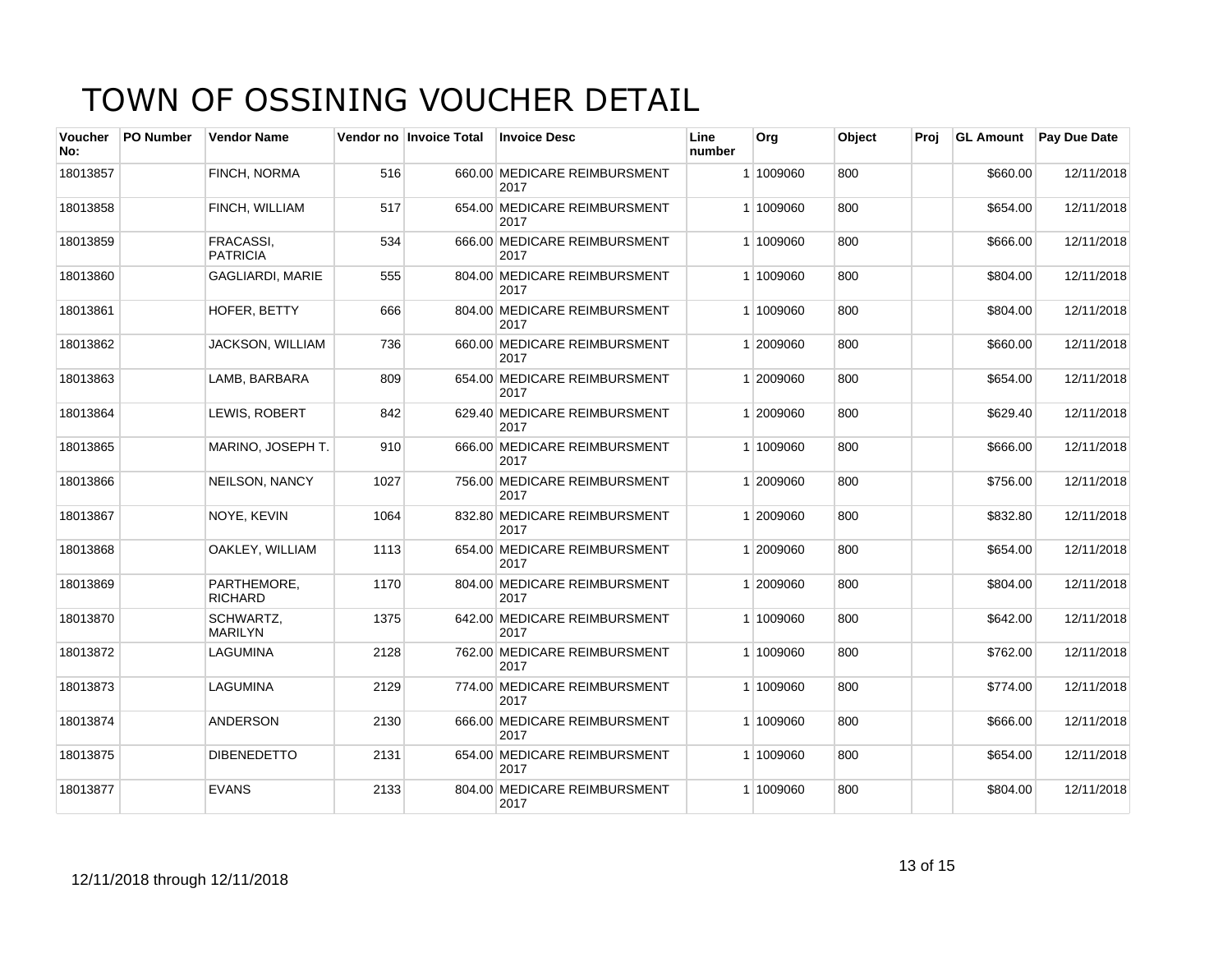| Voucher<br>No: | PO Number | <b>Vendor Name</b>                   |      | Vendor no Invoice Total | <b>Invoice Desc</b>                                        | Line<br>number | Org       | Object | Proj | <b>GL Amount</b> | Pay Due Date |
|----------------|-----------|--------------------------------------|------|-------------------------|------------------------------------------------------------|----------------|-----------|--------|------|------------------|--------------|
| 18013878       |           | <b>TOMPKINS</b>                      | 2134 |                         | 654.00 MEDICARE REIMBURSMENT<br>2017                       |                | 2009060   | 800    |      | \$654.00         | 12/11/2018   |
| 18013879       |           | <b>TOMPKINS</b>                      | 2135 |                         | 642.00 MEDICARE REIMBURSMENT<br>2017                       |                | 1 2009060 | 800    |      | \$642.00         | 12/11/2018   |
| 18013880       |           | <b>BATTISTA</b>                      | 2136 |                         | 629.40 MEDICARE REIMBURSMENT<br>2017                       |                | 1 2009060 | 800    |      | \$629.40         | 12/11/2018   |
| 18013881       |           | <b>NEILSON</b>                       | 2137 |                         | 804.00 MEDICARE REIMBURSMENT<br>2017                       |                | 1 2009060 | 800    |      | \$804.00         | 12/11/2018   |
| 18013882       |           | <b>PARTHEMORE</b>                    | 2138 |                         | 744.00 MEDICARE REIMBURSMENT<br>2017                       |                | 1 2009060 | 800    |      | \$744.00         | 12/11/2018   |
| 18013883       |           | <b>COXEN</b>                         | 2139 |                         | 804.00 MEDICARE REIMBURSMENT<br>2017                       |                | 1 2009060 | 800    |      | \$804.00         | 12/11/2018   |
| 18013884       |           | <b>DAVIS</b>                         | 2140 |                         | 838.80 MEDICARE REIMBURSMENT<br>2017                       |                | 1 2009060 | 800    |      | \$838.80         | 12/11/2018   |
| 18013885       |           | <b>KANE</b>                          | 2141 |                         | 804.00 MEDICARE REIMBURSMENT<br>2017                       |                | 1 2009060 | 800    |      | \$804.00         | 12/11/2018   |
| 18013886       |           | <b>DUFFY</b>                         | 2142 |                         | 786.00 MEDICARE REIMBURSEMENT                              |                | 1 1009060 | 800    |      | \$786.00         | 12/11/2018   |
| 18013887       |           | FRIED, GLORIA                        | 2477 |                         | 1607.40 MEDICARE REIMBURSEMENT<br>2018                     |                | 1 1009060 | 800    |      | \$1607.40        | 12/11/2018   |
| 18013888       |           | FRIED, JOHN                          | 2478 |                         | 1607.40 MEDICARE REIMBURSEMENT<br>2018                     |                | 1 1009060 | 800    |      | \$1607.40        | 12/11/2018   |
| 18013894       |           | <b>VERIZON</b><br><b>WIRELESS</b>    | 1600 |                         | 318.88 VERIZON WIRELESS 7/24-8/23                          |                | 1 3105110 | 402    |      | \$64.26          | 12/11/2018   |
|                |           |                                      |      |                         |                                                            |                | 2 1007110 | 402    |      | \$36.29          | 12/11/2018   |
|                |           |                                      |      |                         |                                                            |                | 3 1006772 | 402    |      | \$32.58          | 12/11/2018   |
|                |           |                                      |      |                         |                                                            |                | 4 1001620 | 407    |      | \$185.75         | 12/11/2018   |
| 18013904       |           | <b>SCHWARTZ</b>                      | 2132 |                         | 218.00 MEDICARE REIMBURSEMENT<br>2018                      |                | 1 1009060 | 800    |      | \$218.00         | 12/11/2018   |
| 18013905       |           | <b>VILLAGE OF</b><br><b>OSSINING</b> | 1607 |                         | 12083.61 WATER RELEVIES<br>COLLECTED AND OWED TO V<br>OF O |                | 1100      | 0631   |      | \$12083.61       | 12/11/2018   |
| Total          |           |                                      |      |                         |                                                            |                |           |        |      | 1010421.40       |              |

| Fund | <b>Total</b> |
|------|--------------|
| 100  | 203096.55    |